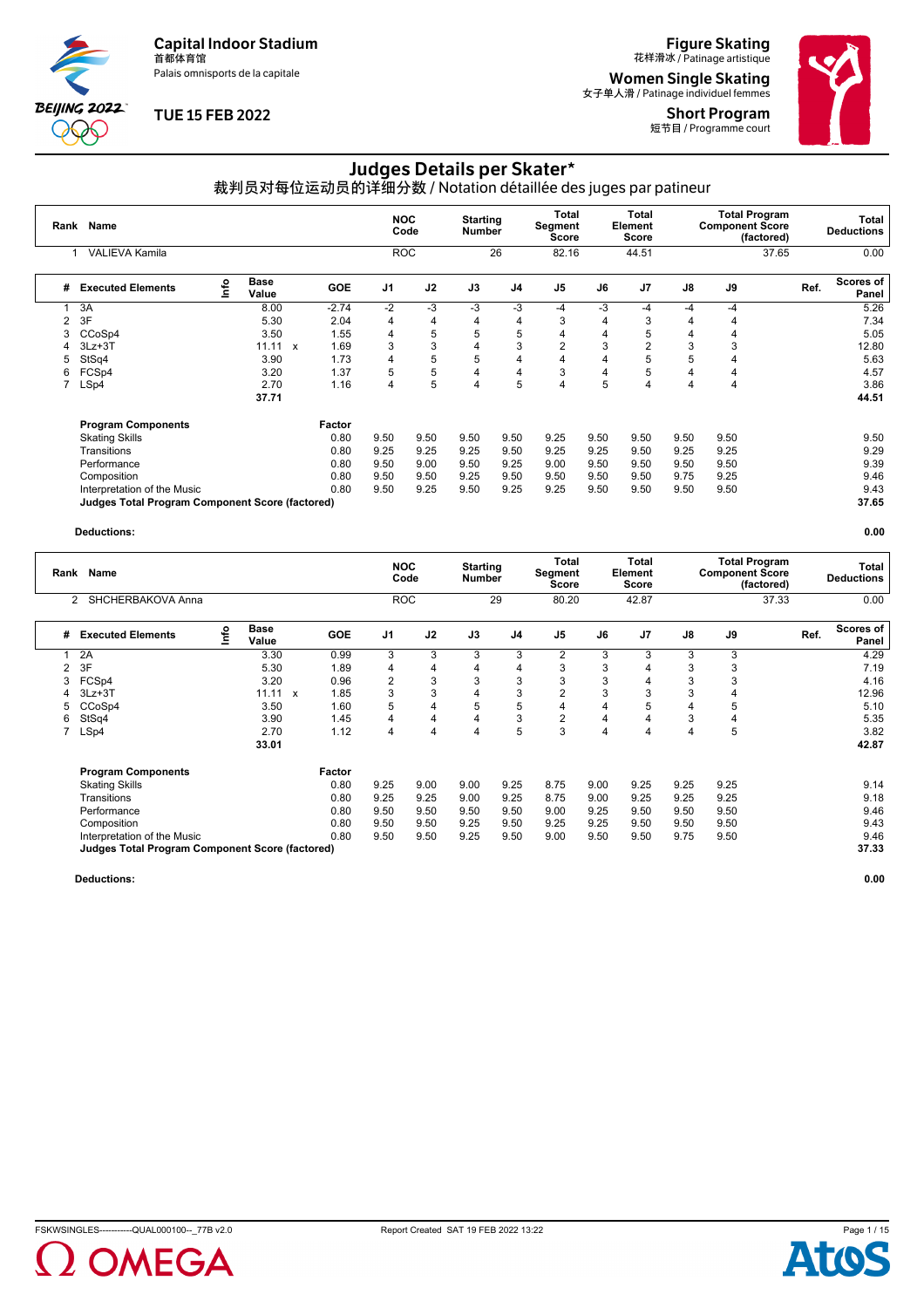Palais omnisports de la capitale



# **TUE 15 FEB 2022**

**Figure Skating**<br>花样滑冰 / Patinage artistique

**Women Single Skating**<br><sub>女子单人滑 / Patinage individuel femmes</sub>

Short Program 短节目 / Programme court



# Judges Details per Skater\*

裁判员对每位运动员的详细分数 / Notation détaillée des juges par patineur

| Rank | <b>Name</b>                                     |               |                      |                           |            | <b>NOC</b>     | Code           | <b>Starting</b><br><b>Number</b> |                         | Total<br>Segment<br><b>Score</b> |      | Total<br>Element<br><b>Score</b> |      | <b>Total Program</b><br><b>Component Score</b> | (factored) | Total<br><b>Deductions</b> |
|------|-------------------------------------------------|---------------|----------------------|---------------------------|------------|----------------|----------------|----------------------------------|-------------------------|----------------------------------|------|----------------------------------|------|------------------------------------------------|------------|----------------------------|
|      | SAKAMOTO Kaori<br>3                             |               |                      |                           |            | <b>JPN</b>     |                |                                  | 30                      | 79.84                            |      | 43.22                            |      |                                                | 36.62      | 0.00                       |
| #    | <b>Executed Elements</b>                        | $\frac{1}{2}$ | <b>Base</b><br>Value |                           | <b>GOE</b> | J <sub>1</sub> | J2             | J3                               | J <sub>4</sub>          | J <sub>5</sub>                   | J6   | J <sub>7</sub>                   | J8   | J9                                             | Ref.       | Scores of<br>Panel         |
|      | 2A                                              |               | 3.30                 |                           | 1.51       | 5              | 4              | 5                                | 5                       | 4                                | 4    | 5                                | 5    | 4                                              |            | 4.81                       |
|      | 3Lz                                             |               | 5.90                 |                           | 2.02       | 4              | 4              | 3                                | 3                       | 3                                | 3    | 4                                | 4    | 3                                              |            | 7.92                       |
|      | CCoSp4                                          |               | 3.50                 |                           | 1.10       | 3              | 3              | 4                                | $\overline{\mathbf{4}}$ | 3                                | 3    | 3                                | 3    | 3                                              |            | 4.60                       |
|      | $3F+3T$                                         |               | 10.45                | $\boldsymbol{\mathsf{x}}$ | 2.04       | 4              | 3              | 4                                | 4                       | 3                                | 4    | 4                                |      | 4                                              |            | 12.49                      |
| 5    | FCSp4                                           |               | 3.20                 |                           | 1.10       | 3              | 3              | 4                                | 3                       | 3                                | 3    | 4                                | 4    | 4                                              |            | 4.30                       |
| 6    | StSq4                                           |               | 3.90                 |                           | 1.50       | 3              | 4              | 4                                | 5                       | 4                                | 4    | 4                                | 4    | 3                                              |            | 5.40                       |
|      | LSp4                                            |               | 2.70                 |                           | 1.00       | 4              | $\overline{4}$ | 3                                | $\overline{4}$          | 4                                | 3    | 4                                | 4    | 3                                              |            | 3.70                       |
|      |                                                 |               | 32.95                |                           |            |                |                |                                  |                         |                                  |      |                                  |      |                                                |            | 43.22                      |
|      | <b>Program Components</b>                       |               |                      |                           | Factor     |                |                |                                  |                         |                                  |      |                                  |      |                                                |            |                            |
|      | <b>Skating Skills</b>                           |               |                      |                           | 0.80       | 9.25           | 9.50           | 9.25                             | 9.50                    | 9.25                             | 9.25 | 9.00                             | 9.50 | 9.00                                           |            | 9.29                       |
|      | Transitions                                     |               |                      |                           | 0.80       | 8.75           | 9.25           | 9.00                             | 9.50                    | 9.00                             | 8.75 | 8.75                             | 9.00 | 8.75                                           |            | 8.93                       |
|      | Performance                                     |               |                      |                           | 0.80       | 9.00           | 9.50           | 9.25                             | 9.75                    | 9.50                             | 9.00 | 9.00                             | 9.25 | 9.00                                           |            | 9.21                       |
|      | Composition                                     |               |                      |                           | 0.80       | 8.75           | 9.50           | 9.00                             | 9.50                    | 9.25                             | 9.00 | 9.00                             | 9.25 | 9.25                                           |            | 9.18                       |
|      | Interpretation of the Music                     |               |                      |                           | 0.80       | 8.75           | 9.25           | 9.00                             | 9.50                    | 9.50                             | 9.25 | 9.25                             | 9.00 | 9.00                                           |            | 9.18                       |
|      | Judges Total Program Component Score (factored) |               |                      |                           |            |                |                |                                  |                         |                                  |      |                                  |      |                                                |            | 36.62                      |

#### **Deductions: 0.00**

| Rank | <b>Name</b>                                            |         |                      |              |            |                | <b>NOC</b><br>Code | <b>Starting</b><br><b>Number</b> |                | Total<br>Segment<br>Score |      | Total<br>Element<br>Score |      | <b>Component Score</b> | <b>Total Program</b><br>(factored) | Total<br><b>Deductions</b>        |
|------|--------------------------------------------------------|---------|----------------------|--------------|------------|----------------|--------------------|----------------------------------|----------------|---------------------------|------|---------------------------|------|------------------------|------------------------------------|-----------------------------------|
|      | TRUSOVA Alexandra<br>4                                 |         |                      |              |            |                | <b>ROC</b>         |                                  | 28             | 74.60                     |      | 40.12                     |      |                        | 35.48                              | $-1.00$                           |
| #    | <b>Executed Elements</b>                               | ۴o      | <b>Base</b><br>Value |              | <b>GOE</b> | J <sub>1</sub> | J2                 | J3                               | J <sub>4</sub> | J <sub>5</sub>            | J6   | J <sub>7</sub>            | J8   | J9                     |                                    | <b>Scores of</b><br>Ref.<br>Panel |
|      | 3A<                                                    | $\prec$ | 6.40                 |              | $-3.20$    | -5             | $-5$               | -5                               | -5             | $-5$                      | $-5$ | -5                        | -5   | -5                     |                                    | 3.20                              |
| 2    | 3F!                                                    |         | 5.30                 |              | 0.83       |                |                    |                                  | 2              | 2                         | 2    | 2                         | 2    |                        |                                    | 6.13                              |
| 3    | CCoSp4                                                 |         | 3.50                 |              | 1.15       | 3              | 2                  | 3                                | 5              | 3                         | 3    | 4                         | 3    |                        |                                    | 4.65                              |
|      | $3Lz + 3T$                                             |         | 11.11                | $\mathsf{x}$ | 1.77       | $\overline{2}$ | $\overline{2}$     | 4                                | 4              |                           | 3    | 3                         | 3    | 4                      |                                    | 12.88                             |
| 5    | FCSp4                                                  |         | 3.20                 |              | 1.01       | 3              | 3                  | 4                                | 4              | $\overline{2}$            | 3    | 3                         | 3    | 3                      |                                    | 4.21                              |
| 6    | StSq4                                                  |         | 3.90                 |              | 1.56       | 4              | 4                  | 4                                | 4              | 2                         | 4    | 4                         | 4    | 4                      |                                    | 5.46                              |
|      | LSp4                                                   |         | 2.70                 |              | 0.89       | 3              | 3                  | 3                                | $\overline{4}$ | $\overline{2}$            | 4    | 3                         | 3    | $\overline{4}$         |                                    | 3.59                              |
|      |                                                        |         | 36.11                |              |            |                |                    |                                  |                |                           |      |                           |      |                        |                                    | 40.12                             |
|      | <b>Program Components</b>                              |         |                      |              | Factor     |                |                    |                                  |                |                           |      |                           |      |                        |                                    |                                   |
|      | <b>Skating Skills</b>                                  |         |                      |              | 0.80       | 8.75           | 8.75               | 8.75                             | 8.75           | 8.75                      | 8.75 | 8.50                      | 8.75 | 9.00                   |                                    | 8.75                              |
|      | Transitions                                            |         |                      |              | 0.80       | 8.75           | 8.50               | 8.75                             | 9.00           | 8.75                      | 8.75 | 8.25                      | 8.50 | 9.00                   |                                    | 8.71                              |
|      | Performance                                            |         |                      |              | 0.80       | 9.25           | 8.50               | 9.00                             | 9.50           | 9.00                      | 8.75 | 8.75                      | 8.75 | 9.25                   |                                    | 8.96                              |
|      | Composition                                            |         |                      |              | 0.80       | 9.00           | 8.25               | 8.75                             | 9.50           | 9.00                      | 9.00 | 8.75                      | 9.00 | 9.25                   |                                    | 8.96                              |
|      | Interpretation of the Music                            |         |                      |              | 0.80       | 9.00           | 8.00               | 9.00                             | 9.50           | 8.75                      | 9.00 | 8.75                      | 9.00 | 9.25                   |                                    | 8.96                              |
|      | <b>Judges Total Program Component Score (factored)</b> |         |                      |              |            |                |                    |                                  |                |                           |      |                           |      |                        |                                    | 35.48                             |
|      |                                                        |         |                      |              |            |                |                    |                                  |                |                           |      |                           |      |                        |                                    |                                   |

**Deductions:** Falls **-1.00** (1) **-1.00 -1.00 -1.00 -1.00 -1.00 -1.00 -1.00 -1.00 -1.00 -1.00 -1.00** 



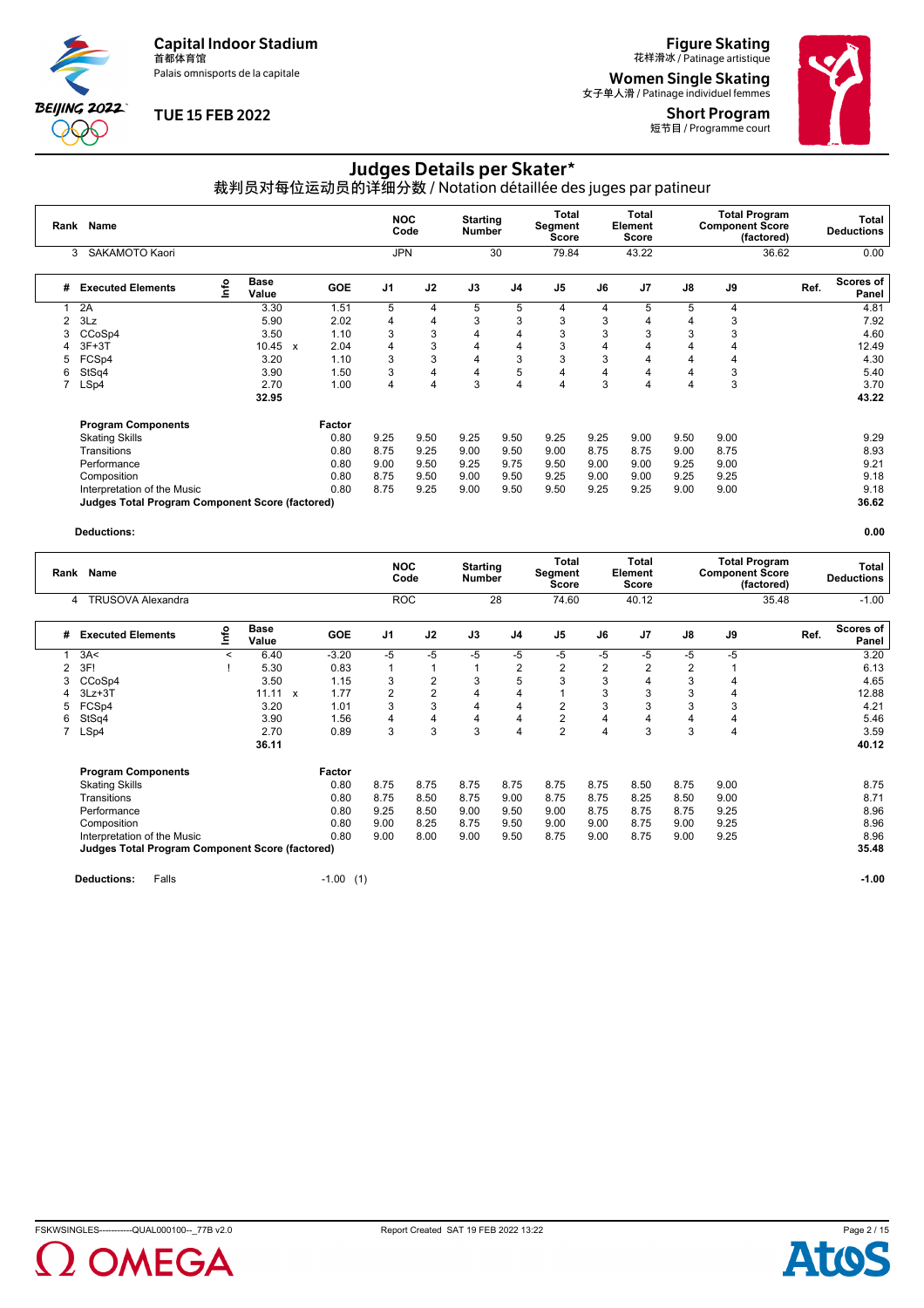Palais omnisports de la capitale



# **TUE 15 FEB 2022**

**Figure Skating**<br>花样滑冰 / Patinage artistique

**Women Single Skating**<br><sub>女子单人滑 / Patinage individuel femmes</sub>

Short Program 短节目 / Programme court



# Judges Details per Skater\*

裁判员对每位运动员的详细分数 / Notation détaillée des juges par patineur

| Rank | Name                                            |         |                      |                           |            | <b>NOC</b>     | Code           | <b>Starting</b><br><b>Number</b> |                | Total<br>Segment<br>Score |                | Total<br>Element<br>Score |                | <b>Total Program</b><br><b>Component Score</b> | (factored) | Total<br><b>Deductions</b> |
|------|-------------------------------------------------|---------|----------------------|---------------------------|------------|----------------|----------------|----------------------------------|----------------|---------------------------|----------------|---------------------------|----------------|------------------------------------------------|------------|----------------------------|
|      | <b>HIGUCHI Wakaba</b><br>5.                     |         |                      |                           |            | <b>JPN</b>     |                |                                  | 20             | 73.51                     |                | 39.53                     |                |                                                | 33.98      | 0.00                       |
| #    | <b>Executed Elements</b>                        | ١nfo    | <b>Base</b><br>Value |                           | <b>GOE</b> | J <sub>1</sub> | J2             | J3                               | J <sub>4</sub> | J <sub>5</sub>            | J6             | J <sub>7</sub>            | J8             | J9                                             | Ref.       | Scores of<br>Panel         |
|      | 3A                                              |         | 8.00                 |                           | 1.71       | 3              | 2              | $\overline{2}$                   | $\overline{2}$ | $\overline{2}$            | 3              | $\overline{2}$            | $\overline{2}$ | 2                                              |            | 9.71                       |
|      | $3Lz + 3T <$                                    | $\,<\,$ | 9.26                 |                           | $-0.51$    | 0              | $-1$           | $-2$                             | $-2$           | $-1$                      | 0              | $-1$                      | 0              | $-1$                                           |            | 8.75                       |
| 3    | FCSp3                                           |         | 2.80                 |                           | 0.56       | 2              | $\overline{2}$ | $\overline{2}$                   | $\overline{2}$ | $\overline{2}$            | $\overline{2}$ | 2                         | 2              | 3                                              |            | 3.36                       |
| 4    | 3F!q                                            |         | 5.83                 | $\boldsymbol{\mathsf{x}}$ | $-1.36$    | -3             | $-2$           | $-3$                             | $-2$           | -3                        | $-2$           | -3                        | $-3$           | $-2$                                           |            | 4.47                       |
| 5    | CCoSp4                                          |         | 3.50                 |                           | 1.05       | 3              | $\overline{2}$ | 3                                | 3              | 3                         | 3              | 3                         | 3              | 3                                              |            | 4.55                       |
| 6    | StSq4                                           |         | 3.90                 |                           | 1.28       | 3              | 3              | 3                                | 4              | 4                         | 4              | 3                         | 2              | 3                                              |            | 5.18                       |
| 7    | LSp4                                            |         | 2.70                 |                           | 0.81       | 3              | $\overline{2}$ | 3                                | 3              | 3                         | 4              | 3                         | 3              | 3                                              |            | 3.51                       |
|      |                                                 |         | 35.99                |                           |            |                |                |                                  |                |                           |                |                           |                |                                                |            | 39.53                      |
|      | <b>Program Components</b>                       |         |                      |                           | Factor     |                |                |                                  |                |                           |                |                           |                |                                                |            |                            |
|      | <b>Skating Skills</b>                           |         |                      |                           | 0.80       | 8.75           | 8.75           | 8.50                             | 9.00           | 8.75                      | 8.75           | 8.25                      | 8.50           | 8.25                                           |            | 8.61                       |
|      | Transitions                                     |         |                      |                           | 0.80       | 8.25           | 8.50           | 8.25                             | 8.75           | 8.25                      | 8.25           | 8.00                      | 8.00           | 8.25                                           |            | 8.25                       |
|      | Performance                                     |         |                      |                           | 0.80       | 8.50           | 8.50           | 8.50                             | 8.75           | 9.00                      | 8.50           | 8.00                      | 8.50           | 8.50                                           |            | 8.54                       |
|      | Composition                                     |         |                      |                           | 0.80       | 8.50           | 8.75           | 8.25                             | 8.75           | 8.75                      | 8.50           | 8.00                      | 8.25           | 8.50                                           |            | 8.50                       |
|      | Interpretation of the Music                     |         |                      |                           | 0.80       | 8.50           | 8.75           | 8.50                             | 8.75           | 8.75                      | 8.75           | 8.25                      | 8.25           | 8.50                                           |            | 8.57                       |
|      | Judges Total Program Component Score (factored) |         |                      |                           |            |                |                |                                  |                |                           |                |                           |                |                                                |            | 33.98                      |

#### **Deductions: 0.00**

| Rank | <b>Name</b>                                     |    |                      |   |            | <b>NOC</b>     | Code           | <b>Starting</b><br><b>Number</b> |                | Total<br>Segment<br>Score |                | <b>Total</b><br>Element<br><b>Score</b> |                | <b>Total Program</b><br><b>Component Score</b> | (factored) | Total<br><b>Deductions</b>        |
|------|-------------------------------------------------|----|----------------------|---|------------|----------------|----------------|----------------------------------|----------------|---------------------------|----------------|-----------------------------------------|----------------|------------------------------------------------|------------|-----------------------------------|
|      | <b>YOU Young</b><br>6                           |    |                      |   |            | <b>KOR</b>     |                |                                  | 27             | 70.34                     |                | 36.80                                   |                |                                                | 33.54      | 0.00                              |
| #    | <b>Executed Elements</b>                        | ۴ô | <b>Base</b><br>Value |   | <b>GOE</b> | J <sub>1</sub> | J2             | J3                               | J4             | J <sub>5</sub>            | J6             | J7                                      | J8             | J9                                             |            | <b>Scores of</b><br>Ref.<br>Panel |
|      | 3A<<                                            | << | 3.30                 |   | $-0.99$    | $-2$           | $-3$           | $-3$                             | $-3$           | $-3$                      | $-2$           | -4                                      | -4             | $-3$                                           |            | 2.31                              |
| 2    | $3Lz + 3T$                                      |    | 10.10                |   | 1.60       | 3              | $\overline{2}$ | 3                                | 3              | 2                         | 2              | 3                                       | 3              | 3                                              |            | 11.70                             |
| 3    | FCSp4                                           |    | 3.20                 |   | 0.82       | 3              | $\overline{2}$ | 3                                | $\overline{2}$ | $\overline{2}$            | 3              | 3                                       | $\overline{2}$ | 3                                              |            | 4.02                              |
| 4    | LSp4                                            |    | 2.70                 |   | 0.81       | 3              | 3              | 3                                | 3              | 3                         | $\overline{2}$ | 3                                       | 3              |                                                |            | 3.51                              |
|      | 3F!                                             |    | 5.83                 | x | $-0.08$    | 0              | 0              | $-2$                             | 0              |                           | $-1$           | $-1$                                    | 0              |                                                |            | 5.75                              |
| 6    | StSq4                                           |    | 3.90                 |   | 1.06       | 3              | $\overline{2}$ | 3                                | 3              |                           | 3              | 3                                       | 2              | 4                                              |            | 4.96                              |
|      | CCoSp4                                          |    | 3.50                 |   | 1.05       | 3              | 3              | 3                                | 3              | 3                         | 3              | 3                                       | 3              | 3                                              |            | 4.55                              |
|      |                                                 |    | 32.53                |   |            |                |                |                                  |                |                           |                |                                         |                |                                                |            | 36.80                             |
|      | <b>Program Components</b>                       |    |                      |   | Factor     |                |                |                                  |                |                           |                |                                         |                |                                                |            |                                   |
|      | <b>Skating Skills</b>                           |    |                      |   | 0.80       | 8.50           | 8.50           | 8.25                             | 8.75           | 8.50                      | 8.50           | 8.25                                    | 8.25           | 8.50                                           |            | 8.43                              |
|      | Transitions                                     |    |                      |   | 0.80       | 8.25           | 8.50           | 8.00                             | 8.50           | 7.75                      | 8.25           | 8.00                                    | 8.00           | 8.50                                           |            | 8.21                              |
|      | Performance                                     |    |                      |   | 0.80       | 8.50           | 8.25           | 8.50                             | 8.50           | 8.50                      | 8.50           | 8.25                                    | 8.50           | 8.75                                           |            | 8.46                              |
|      | Composition                                     |    |                      |   | 0.80       | 8.25           | 8.50           | 8.25                             | 8.75           | 8.50                      | 8.75           | 8.25                                    | 8.25           | 8.75                                           |            | 8.46                              |
|      | Interpretation of the Music                     |    |                      |   | 0.80       | 8.50           | 8.00           | 8.25                             | 8.75           | 8.00                      | 8.50           | 8.25                                    | 8.25           | 8.75                                           |            | 8.36                              |
|      | Judges Total Program Component Score (factored) |    |                      |   |            |                |                |                                  |                |                           |                |                                         |                |                                                |            | 33.54                             |



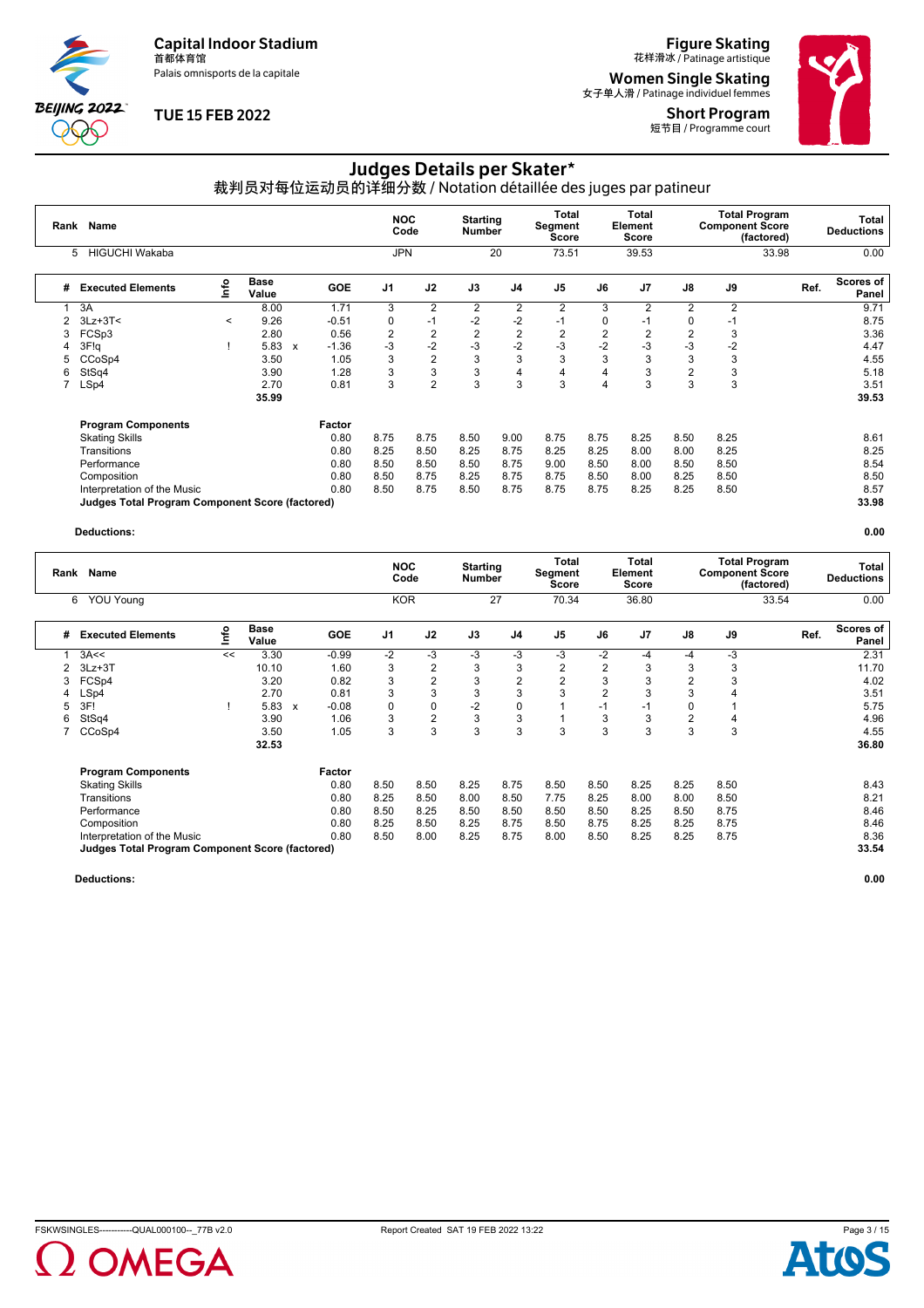Palais omnisports de la capitale

**BEIJING 2022**  $\partial \mathbb{O}$ 

### **TUE 15 FEB 2022**

**Figure Skating**<br>花样滑冰 / Patinage artistique

**Women Single Skating**<br><sub>女子单人滑 / Patinage individuel femmes</sub> Short Program





# Judges Details per Skater\*

裁判员对每位运动员的详细分数 / Notation détaillée des juges par patineur

| Rank | Name                                                   |                                  |                      |                           |            | <b>NOC</b>     | Code           | <b>Starting</b><br><b>Number</b> |                | Total<br>Segment<br><b>Score</b> |                | Total<br>Element<br>Score |          | <b>Total Program</b><br><b>Component Score</b> | (factored) |      | Total<br><b>Deductions</b> |
|------|--------------------------------------------------------|----------------------------------|----------------------|---------------------------|------------|----------------|----------------|----------------------------------|----------------|----------------------------------|----------------|---------------------------|----------|------------------------------------------------|------------|------|----------------------------|
|      | <b>HENDRICKX Loena</b>                                 |                                  |                      |                           |            | <b>BEL</b>     |                |                                  | 23             | 70.09                            |                | 36.09                     |          |                                                | 34.00      |      | 0.00                       |
| #    | <b>Executed Elements</b>                               | $\mathop{\mathsf{Irr}}\nolimits$ | <b>Base</b><br>Value |                           | <b>GOE</b> | J <sub>1</sub> | J2             | J3                               | J <sub>4</sub> | J <sub>5</sub>                   | J6             | J <sub>7</sub>            | J8       | J9                                             |            | Ref. | Scores of<br>Panel         |
|      | $3Lz + 3T$                                             |                                  | 10.10                |                           | 0.67       | 2              | $\overline{2}$ |                                  |                |                                  | 0              | $\overline{2}$            | $\Omega$ |                                                |            |      | 10.77                      |
|      | 2A                                                     |                                  | 3.30                 |                           | $-0.57$    | $-2$           | $-2$           | $-2$                             | $-1$           | $-2$                             | $-1$           | $-2$                      | $-3$     | -1                                             |            |      | 2.73                       |
|      | CCoSp4                                                 |                                  | 3.50                 |                           | 1.35       | 4              | 3              | $\overline{4}$                   | 4              | 4                                | 5              | 4                         | 4        | 3                                              |            |      | 4.85                       |
| 4    | 3F!                                                    |                                  | 5.83                 | $\boldsymbol{\mathsf{x}}$ | 0.08       | $\Omega$       |                | 0                                | 0              | 0                                |                | $-2$                      | -1       |                                                |            |      | 5.91                       |
| 5    | FCSp4                                                  |                                  | 3.20                 |                           | 0.96       | 3              | 3              | 3                                | 3              | 3                                | 3              | 4                         | 3        | 3                                              |            |      | 4.16                       |
| 6    | StSq3                                                  |                                  | 3.30                 |                           | 1.32       | 4              | 4              | 4                                | 4              | 3                                | 4              | 4                         | 4        | 4                                              |            |      | 4.62                       |
|      | LSp3                                                   |                                  | 2.40                 |                           | 0.65       | 3              | $\overline{2}$ | $\overline{2}$                   | 3              |                                  | $\overline{4}$ | 2                         | 3        | 4                                              |            |      | 3.05                       |
|      |                                                        |                                  | 31.63                |                           |            |                |                |                                  |                |                                  |                |                           |          |                                                |            |      | 36.09                      |
|      | <b>Program Components</b>                              |                                  |                      |                           | Factor     |                |                |                                  |                |                                  |                |                           |          |                                                |            |      |                            |
|      | <b>Skating Skills</b>                                  |                                  |                      |                           | 0.80       | 8.50           | 8.50           | 8.50                             | 8.75           | 8.50                             | 8.50           | 7.75                      | 8.50     | 8.50                                           |            |      | 8.50                       |
|      | Transitions                                            |                                  |                      |                           | 0.80       | 8.00           | 8.50           | 8.00                             | 8.50           | 8.50                             | 8.50           | 8.00                      | 8.25     | 8.25                                           |            |      | 8.29                       |
|      | Performance                                            |                                  |                      |                           | 0.80       | 8.00           | 8.50           | 8.25                             | 8.50           | 8.50                             | 8.50           | 8.25                      | 8.50     | 8.75                                           |            |      | 8.43                       |
|      | Composition                                            |                                  |                      |                           | 0.80       | 8.25           | 8.75           | 8.50                             | 8.75           | 9.00                             | 8.75           | 8.25                      | 8.75     | 8.50                                           |            |      | 8.61                       |
|      | Interpretation of the Music                            |                                  |                      |                           | 0.80       | 8.50           | 8.75           | 8.50                             | 8.75           | 9.00                             | 8.75           | 8.50                      | 8.75     | 8.75                                           |            |      | 8.68                       |
|      | <b>Judges Total Program Component Score (factored)</b> |                                  |                      |                           |            |                |                |                                  |                |                                  |                |                           |          |                                                |            |      | 34.00                      |

#### **Deductions: 0.00**

| Rank | Name                                            |      |               |                           |            | <b>NOC</b>     | Code           | <b>Starting</b><br>Number |                | Total<br>Segment<br>Score |                | Total<br>Element<br>Score |                | <b>Total Program</b><br><b>Component Score</b> | (factored) | Total<br><b>Deductions</b> |
|------|-------------------------------------------------|------|---------------|---------------------------|------------|----------------|----------------|---------------------------|----------------|---------------------------|----------------|---------------------------|----------------|------------------------------------------------|------------|----------------------------|
|      | LIU Alysa<br>8                                  |      |               |                           |            | <b>USA</b>     |                |                           | 22             | 69.50                     |                | 36.85                     |                |                                                | 32.65      | 0.00                       |
| #    | <b>Executed Elements</b>                        | ١nfo | Base<br>Value |                           | <b>GOE</b> | J <sub>1</sub> | J2             | J3                        | J4             | J <sub>5</sub>            | J6             | J <sub>7</sub>            | J8             | J9                                             | Ref.       | Scores of<br>Panel         |
|      | 2A                                              |      | 3.30          |                           | 0.61       | 3              | 2              | $\overline{2}$            |                |                           | $\overline{2}$ | 2                         | $\overline{2}$ | 2                                              |            | 3.91                       |
|      | 3F!                                             |      | 5.30          |                           | 0.45       |                |                | 0                         |                |                           |                |                           |                | $\Omega$                                       |            | 5.75                       |
| 3    | FCSp3                                           |      | 2.80          |                           | 0.64       | 3              |                | 3                         | $\overline{2}$ |                           | 2              | 3                         | 2              |                                                |            | 3.44                       |
| 4    | $3Lz + 3Tq$                                     | q    | 11.11         | $\boldsymbol{\mathsf{x}}$ | $-0.34$    | 0              | $-1$           | $-1$                      | 0              | $-2$                      | 0              | $-1$                      |                | -1                                             |            | 10.77                      |
| 5    | CCoSp4                                          |      | 3.50          |                           | 0.80       | 3              |                | 2                         | 3              | ۸                         | 3              | 3                         | 2              | 2                                              |            | 4.30                       |
| 6    | StSq4                                           |      | 3.90          |                           | 1.00       | 3              | $\overline{2}$ | 3                         | 3              | $\overline{2}$            | $\overline{2}$ | 3                         | $\overline{2}$ | 3                                              |            | 4.90                       |
|      | LSp4                                            |      | 2.70          |                           | 1.08       | 4              | 4              | 4                         | 4              | 4                         | 4              | 4                         | 4              | 4                                              |            | 3.78                       |
|      |                                                 |      | 32.61         |                           |            |                |                |                           |                |                           |                |                           |                |                                                |            | 36.85                      |
|      | <b>Program Components</b>                       |      |               |                           | Factor     |                |                |                           |                |                           |                |                           |                |                                                |            |                            |
|      | <b>Skating Skills</b>                           |      |               |                           | 0.80       | 8.50           | 7.75           | 8.25                      | 8.25           | 7.75                      | 8.25           | 8.00                      | 8.25           | 8.25                                           |            | 8.14                       |
|      | Transitions                                     |      |               |                           | 0.80       | 8.25           | 7.75           | 8.25                      | 8.00           | 7.50                      | 8.00           | 8.00                      | 7.75           | 8.25                                           |            | 8.00                       |
|      | Performance                                     |      |               |                           | 0.80       | 8.75           | 8.00           | 8.00                      | 8.50           | 8.50                      | 8.25           | 8.25                      | 8.25           | 8.50                                           |            | 8.32                       |
|      | Composition                                     |      |               |                           | 0.80       | 8.50           | 8.00           | 8.25                      | 8.25           | 7.75                      | 8.25           | 8.25                      | 8.00           | 8.50                                           |            | 8.21                       |
|      | Interpretation of the Music                     |      |               |                           | 0.80       | 8.75           | 7.75           | 8.00                      | 8.25           | 8.00                      | 8.25           | 8.25                      | 7.75           | 8.50                                           |            | 8.14                       |
|      | Judges Total Program Component Score (factored) |      |               |                           |            |                |                |                           |                |                           |                |                           |                |                                                |            | 32.65                      |



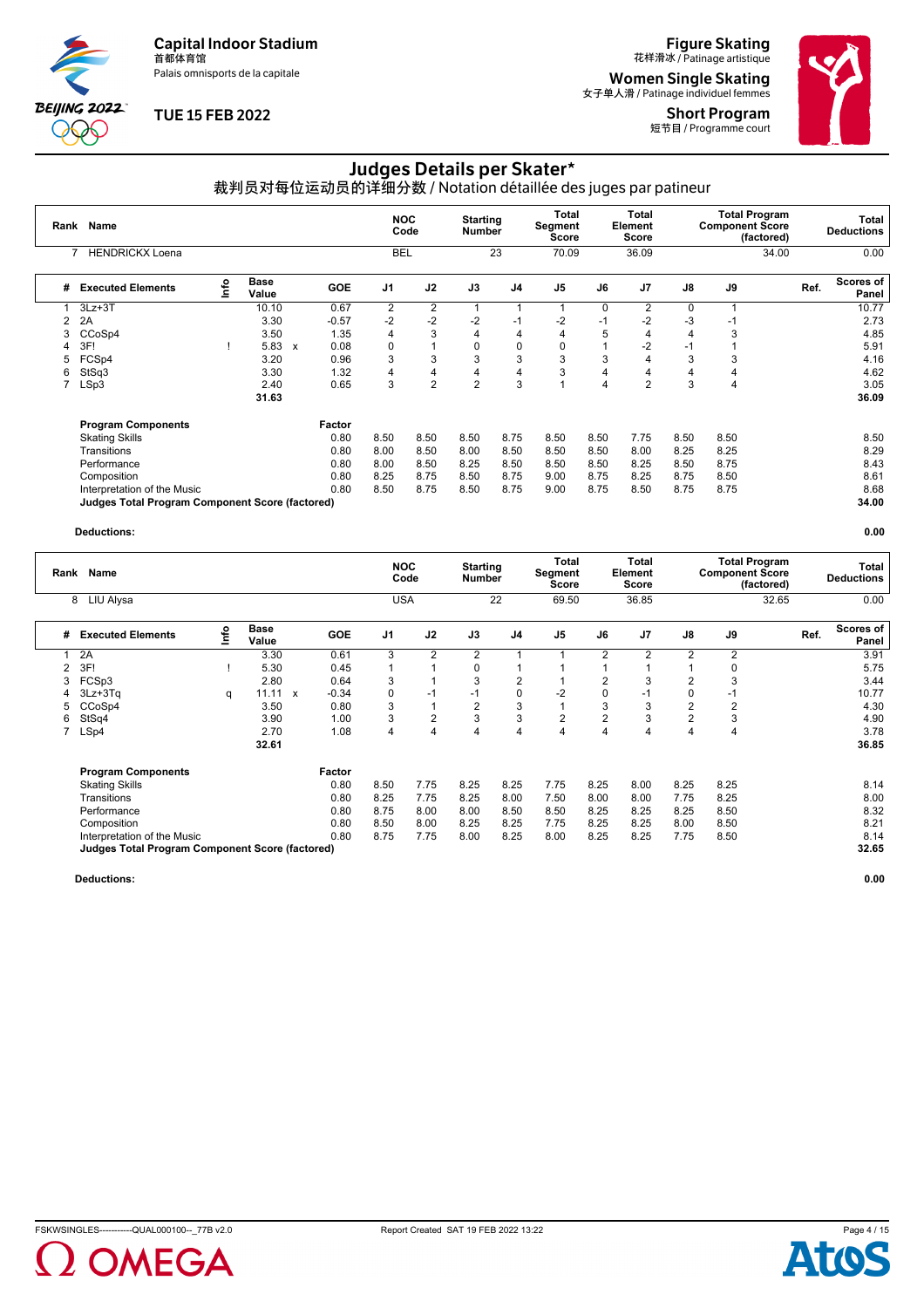Palais omnisports de la capitale

**BEIJING 2022**  $\partial \mathbb{O}$ 

## **TUE 15 FEB 2022**

# **Figure Skating**<br>花样滑冰 / Patinage artistique

**Women Single Skating**<br><sub>女子单人滑 / Patinage individuel femmes</sub>

Short Program 短节目 / Programme court



# Judges Details per Skater\*

裁判员对每位运动员的详细分数 / Notation détaillée des juges par patineur

| Rank | <b>Name</b>                                     |      |                      |              |            | <b>NOC</b>     | Code           | <b>Starting</b><br><b>Number</b> |                | Total<br>Segment<br>Score |                | <b>Total</b><br>Element<br>Score |                | <b>Total Program</b><br><b>Component Score</b> | (factored) | Total<br><b>Deductions</b> |
|------|-------------------------------------------------|------|----------------------|--------------|------------|----------------|----------------|----------------------------------|----------------|---------------------------|----------------|----------------------------------|----------------|------------------------------------------------|------------|----------------------------|
|      | <b>KIM Yelim</b><br>9                           |      |                      |              |            | <b>KOR</b>     |                |                                  | 19             | 67.78                     |                | 35.27                            |                |                                                | 32.51      | 0.00                       |
| #    | <b>Executed Elements</b>                        | ١nfo | <b>Base</b><br>Value |              | <b>GOE</b> | J <sub>1</sub> | J2             | J3                               | J4             | J <sub>5</sub>            | J6             | J <sub>7</sub>                   | J8             | J9                                             |            | Scores of<br>Ref.<br>Panel |
|      | $3Lz! + 3T$                                     |      | 10.10                |              | 0.42       | $\Omega$       | -1             |                                  |                |                           |                | $\overline{2}$                   | 0              | 0                                              |            | 10.52                      |
| 2    | 2A                                              |      | 3.30                 |              | 0.90       | 3              | 3              | 3                                |                | $\overline{2}$            | $\overline{2}$ | 3                                | 3              | 3                                              |            | 4.20                       |
| 3    | FCSp4                                           |      | 3.20                 |              | 0.73       | 3              | $\overline{2}$ | 3                                |                |                           | $\overline{2}$ | 3                                | 3              | $\overline{2}$                                 |            | 3.93                       |
|      | 3Fq                                             | q    | 5.83                 | $\mathsf{x}$ | $-0.45$    | 0              | $-1$           | $-2$                             | $-1$           | $-1$                      | -1             | -1                               | $\Omega$       | $-1$                                           |            | 5.38                       |
| 5    | StSq4                                           |      | 3.90                 |              | 1.06       | 3              | 3              | 3                                |                | $\overline{2}$            | 3              | 4                                | $\overline{2}$ | 3                                              |            | 4.96                       |
| 6    | CCoSp4                                          |      | 3.50                 |              | 0.75       | $\overline{2}$ | $\overline{2}$ | 3                                | 2              |                           | $\overline{2}$ | 3                                | 2              | $\overline{2}$                                 |            | 4.25                       |
|      | SSp2                                            |      | 1.60                 |              | 0.43       | 3              | $\overline{2}$ | 3                                | $\overline{2}$ | 3                         | $\overline{2}$ | 3                                | 3              | 3                                              |            | 2.03                       |
|      |                                                 |      | 31.43                |              |            |                |                |                                  |                |                           |                |                                  |                |                                                |            | 35.27                      |
|      | <b>Program Components</b>                       |      |                      |              | Factor     |                |                |                                  |                |                           |                |                                  |                |                                                |            |                            |
|      | <b>Skating Skills</b>                           |      |                      |              | 0.80       | 8.50           | 8.50           | 8.50                             | 8.00           | 8.25                      | 8.00           | 8.25                             | 8.00           | 8.00                                           |            | 8.21                       |
|      | Transitions                                     |      |                      |              | 0.80       | 8.25           | 8.25           | 8.25                             | 7.50           | 7.75                      | 7.75           | 8.00                             | 7.75           | 8.00                                           |            | 7.96                       |
|      | Performance                                     |      |                      |              | 0.80       | 8.50           | 8.50           | 8.00                             | 7.75           | 8.25                      | 8.00           | 8.25                             | 8.25           | 8.25                                           |            | 8.21                       |
|      | Composition                                     |      |                      |              | 0.80       | 8.25           | 8.50           | 8.25                             | 7.75           | 8.00                      | 8.00           | 8.25                             | 8.00           | 8.25                                           |            | 8.14                       |
|      | Interpretation of the Music                     |      |                      |              | 0.80       | 8.50           | 8.25           | 8.00                             | 7.75           | 8.00                      | 7.75           | 8.50                             | 7.75           | 8.50                                           |            | 8.11                       |
|      | Judges Total Program Component Score (factored) |      |                      |              |            |                |                |                                  |                |                           |                |                                  |                |                                                |            | 32.51                      |

#### **Deductions: 0.00**

| Rank | Name                                                   |    |                      |                  |            | <b>NOC</b>     | Code           | <b>Starting</b><br><b>Number</b> |                | <b>Total</b><br>Segment<br>Score |                | <b>Total</b><br>Element<br>Score |                | <b>Total Program</b><br><b>Component Score</b> | (factored) | Total<br><b>Deductions</b> |
|------|--------------------------------------------------------|----|----------------------|------------------|------------|----------------|----------------|----------------------------------|----------------|----------------------------------|----------------|----------------------------------|----------------|------------------------------------------------|------------|----------------------------|
| 10   | <b>GUBANOVA Anastasija</b>                             |    |                      |                  |            | <b>GEO</b>     |                |                                  | 9              | 65.40                            |                | 34.43                            |                |                                                | 30.97      | 0.00                       |
| #    | <b>Executed Elements</b>                               | ۴o | <b>Base</b><br>Value |                  | <b>GOE</b> | J <sub>1</sub> | J2             | J3                               | J <sub>4</sub> | J <sub>5</sub>                   | J6             | J <sub>7</sub>                   | J8             | J9                                             | Ref.       | <b>Scores of</b><br>Panel  |
|      | $3Fq+3T$                                               | q  | 9.50                 |                  | $-0.15$    |                | $-1$           | $-1$                             | 0              | $\Omega$                         | $\Omega$       | $\Omega$                         | $\Omega$       | $-1$                                           |            | 9.35                       |
| 2    | 2A                                                     |    | 3.30                 |                  | 0.75       | 3              | 2              | 2                                | 0              | 2                                | 2              | 3                                | $\overline{2}$ | 3                                              |            | 4.05                       |
| 3    | FCSp4                                                  |    | 3.20                 |                  | 0.73       | 2              | $\overline{2}$ | 3                                | $\overline{2}$ | $\overline{2}$                   | 3              | $\overline{2}$                   | 3              | 2                                              |            | 3.93                       |
| 4    | 3Lzq                                                   | q  | 6.49                 | $\boldsymbol{x}$ | $-1.10$    | 0              | $-1$           | $-1$                             | $-3$           | $-1$                             | $-2$           | -4                               | -3             | $-2$                                           |            | 5.39                       |
|      | CCoSp4                                                 |    | 3.50                 |                  | 0.65       | 2              | $\overline{1}$ | 2                                | $\overline{2}$ |                                  | 0              | 2                                | 3              | 3                                              |            | 4.15                       |
| 6    | StSq3                                                  |    | 3.30                 |                  | 0.94       | 3              | 3              | 4                                | $\overline{2}$ | 3                                | $\overline{2}$ | 3                                | 3              | 3                                              |            | 4.24                       |
|      | LSp4                                                   |    | 2.70                 |                  | 0.62       | 3              | $\overline{2}$ | 3                                | $\overline{2}$ | $\overline{2}$                   |                | $\overline{2}$                   | 3              | $\overline{2}$                                 |            | 3.32                       |
|      |                                                        |    | 31.99                |                  |            |                |                |                                  |                |                                  |                |                                  |                |                                                |            | 34.43                      |
|      | <b>Program Components</b>                              |    |                      |                  | Factor     |                |                |                                  |                |                                  |                |                                  |                |                                                |            |                            |
|      | <b>Skating Skills</b>                                  |    |                      |                  | 0.80       | 8.25           | 7.75           | 7.75                             | 7.50           | 8.50                             | 7.50           | 7.25                             | 7.75           | 7.50                                           |            | 7.71                       |
|      | Transitions                                            |    |                      |                  | 0.80       | 7.75           | 7.75           | 7.50                             | 7.00           | 8.00                             | 7.50           | 7.25                             | 7.50           | 7.25                                           |            | 7.50                       |
|      | Performance                                            |    |                      |                  | 0.80       | 8.00           | 8.00           | 7.75                             | 7.25           | 8.25                             | 7.50           | 7.50                             | 8.00           | 7.75                                           |            | 7.79                       |
|      | Composition                                            |    |                      |                  | 0.80       | 7.75           | 8.00           | 7.75                             | 7.00           | 8.25                             | 7.75           | 7.50                             | 8.00           | 7.50                                           |            | 7.75                       |
|      | Interpretation of the Music                            |    |                      |                  | 0.80       | 8.00           | 8.25           | 8.00                             | 7.25           | 8.50                             | 8.00           | 7.50                             | 8.25           | 7.75                                           |            | 7.96                       |
|      | <b>Judges Total Program Component Score (factored)</b> |    |                      |                  |            |                |                |                                  |                |                                  |                |                                  |                |                                                |            | 30.97                      |





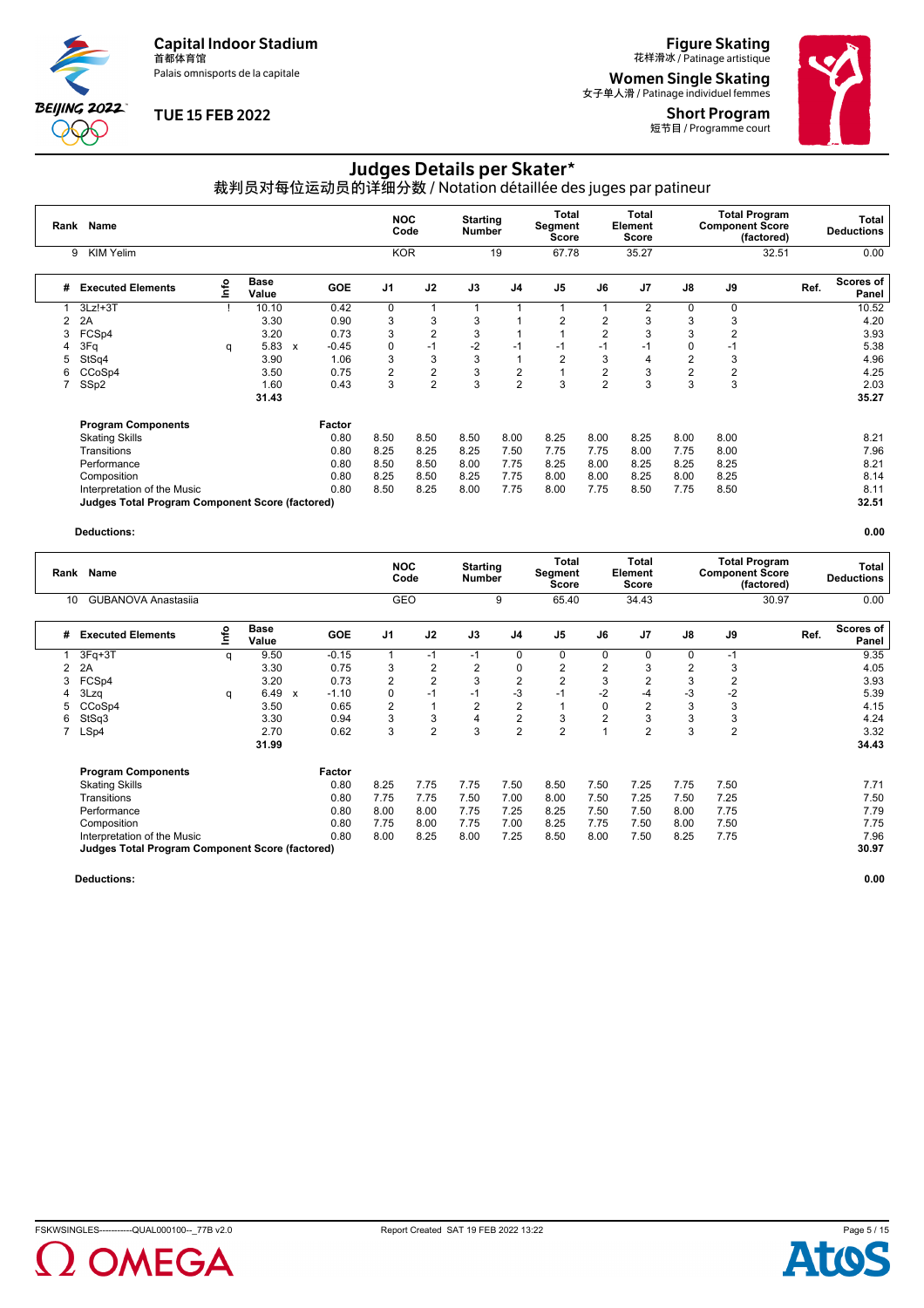Palais omnisports de la capitale

**BEIJING 2022**  $\partial \mathbb{O}$ 

### **TUE 15 FEB 2022**

**Figure Skating**<br>花样滑冰 / Patinage artistique

**Women Single Skating**<br><sub>女子单人滑 / Patinage individuel femmes</sub>

Short Program 短节目 / Programme court



# Judges Details per Skater\*

裁判员对每位运动员的详细分数 / Notation détaillée des juges par patineur

| Rank | <b>Name</b>                                                                           |       |                      |              |             | <b>NOC</b><br>Code<br><b>USA</b> |                    | <b>Starting</b><br><b>Number</b> |                         | Total<br><b>Segment</b><br><b>Score</b> |                  | Total<br>Element<br><b>Score</b> |                | <b>Total Program</b><br><b>Component Score</b><br>(factored) |      | <b>Total</b><br><b>Deductions</b> |
|------|---------------------------------------------------------------------------------------|-------|----------------------|--------------|-------------|----------------------------------|--------------------|----------------------------------|-------------------------|-----------------------------------------|------------------|----------------------------------|----------------|--------------------------------------------------------------|------|-----------------------------------|
| 11   | <b>BELL Mariah</b>                                                                    |       |                      |              |             |                                  |                    |                                  | 10                      | 65.38                                   |                  | 33.43                            |                | 32.95                                                        |      | $-1.00$                           |
| #    | <b>Executed Elements</b>                                                              | lnfo  | <b>Base</b><br>Value |              | <b>GOE</b>  | J <sub>1</sub>                   | J2                 | J3                               | J <sub>4</sub>          | $\mathsf{J}5$                           | J6               | J7                               | J8             | J9                                                           | Ref. | Scores of<br>Panel                |
|      | $3F+3T<$                                                                              | $\,<$ | 8.66                 |              | $-2.65$     | $-5$                             | $-5$               | $-5$                             | $-5$                    | $-5$                                    | -5               | $-5$                             | -5             | $-5$                                                         |      | 6.01                              |
| 2    | 2A                                                                                    |       | 3.30                 |              | 0.85        | 3                                | $\boldsymbol{2}$   | 3                                | $\overline{\mathbf{c}}$ | 3                                       | $\boldsymbol{2}$ | 3                                | 3              | 2                                                            |      | 4.15                              |
| 3    | FSSp4                                                                                 |       | 3.00                 |              | 0.81        | 2                                | 3                  | 3                                | $\overline{2}$          | 3                                       | 3                | 3                                | 3              | $\overline{2}$                                               |      | 3.81                              |
|      | 3Lz!                                                                                  |       | 6.49                 | $\mathsf{x}$ | 0.42        | $\Omega$                         | 1                  | 0                                | $\mathbf{1}$            |                                         |                  |                                  |                | 0                                                            |      | 6.91                              |
| 5    | StSq3                                                                                 |       | 3.30                 |              | 1.04        | 3                                | 4                  | 4                                | 3                       | $\overline{2}$                          | 3                | 3                                | 3              | 3                                                            |      | 4.34                              |
| 6    | CCoSp4                                                                                |       | 3.50                 |              | 1.20        | 3                                | 4                  | 4                                | 3                       | $\mathbf{3}$                            | 3                | 4                                | $\overline{4}$ | 3                                                            |      | 4.70                              |
| 7    | LSp4                                                                                  |       | 2.70<br>30.95        |              | 0.81        | 3                                | 3                  | 4                                | 3                       | 3                                       | 3                | 3                                | 3              | 3                                                            |      | 3.51<br>33.43                     |
|      | <b>Program Components</b>                                                             |       |                      |              | Factor      |                                  |                    |                                  |                         |                                         |                  |                                  |                |                                                              |      |                                   |
|      | <b>Skating Skills</b>                                                                 |       |                      |              | 0.80        | 8.25                             | 9.00               | 8.25                             | 8.25                    | 8.50                                    | 8.00             | 8.25                             | 8.25           | 7.75                                                         |      | 8.25                              |
|      | Transitions                                                                           |       |                      |              | 0.80        | 8.25                             | 8.75               | 7.75                             | 8.00                    | 8.25                                    | 7.75             | 8.25                             | 8.00           | 8.00                                                         |      | 8.07                              |
|      | Performance                                                                           |       |                      |              | 0.80        | 8.50                             | 8.50               | 7.75                             | 8.25                    | 8.50                                    | 8.00             | 8.50                             | 8.00           | 8.00                                                         |      | 8.25                              |
|      | Composition                                                                           |       |                      |              | 0.80        | 8.25                             | 9.00               | 8.00                             | 7.75                    | 8.50                                    | 8.00             | 8.50                             | 8.25           | 8.25                                                         |      | 8.25                              |
|      | Interpretation of the Music<br><b>Judges Total Program Component Score (factored)</b> |       |                      |              | 0.80        | 8.50                             | 8.75               | 8.25                             | 8.00                    | 8.25                                    | 8.25             | 8.50                             | 8.50           | 8.25                                                         |      | 8.36<br>32.95                     |
|      | Falls<br><b>Deductions:</b>                                                           |       |                      |              | $-1.00$ (1) |                                  |                    |                                  |                         |                                         |                  |                                  |                |                                                              |      | $-1.00$                           |
|      | Rank Name                                                                             |       |                      |              |             |                                  | <b>NOC</b><br>Code | <b>Starting</b><br><b>Number</b> |                         | <b>Total</b><br>Segment<br><b>Score</b> |                  | Total<br>Element<br><b>Score</b> |                | <b>Total Program</b><br><b>Component Score</b><br>(factored) |      | <b>Total</b><br><b>Deductions</b> |
| 12   | <b>BREZINOVA Eliska</b>                                                               |       |                      |              |             |                                  | CZE                |                                  | 13                      | 64.31                                   |                  | 35.74                            |                | 28.57                                                        |      | 0.00                              |

|   | ۱Z.<br>DINEZINOVA EIISNA                        |      |               |              |            | ◡▵▭            |                |                | ں ا            | U4.JI          |                | +، ن ن         |                |                | 20.01 | v.vv               |
|---|-------------------------------------------------|------|---------------|--------------|------------|----------------|----------------|----------------|----------------|----------------|----------------|----------------|----------------|----------------|-------|--------------------|
| # | <b>Executed Elements</b>                        | Info | Base<br>Value |              | <b>GOE</b> | J <sub>1</sub> | J2             | J3             | J4             | J <sub>5</sub> | J6             | J <sub>7</sub> | J8             | J9             | Ref.  | Scores of<br>Panel |
|   | $3Lz + 3T$                                      |      | 10.10         |              | 1.10       | $\overline{2}$ |                | 3              | 2              |                | 2              | 2              | $\overline{2}$ | $\overline{2}$ |       | 11.20              |
| 2 | 3F                                              |      | 5.30          |              | 0.68       |                | 2              | 2              |                |                |                |                | 2              |                |       | 5.98               |
| 3 | FCSp4                                           |      | 3.20          |              | 0.64       | $\overline{2}$ | $\overline{2}$ | $\overline{2}$ | $\overline{2}$ | $\overline{2}$ | $\overline{2}$ | 2              | 2              |                |       | 3.84               |
| 4 | 2A                                              |      | 3.63          | $\mathbf{x}$ | 0.66       | 3              |                | $\overline{2}$ | 2              |                |                | 3              | 3              |                |       | 4.29               |
| 5 | CCoSp4                                          |      | 3.50          |              | 0.50       | $\overline{2}$ |                | $\overline{2}$ | $\Omega$       |                | 2              | 2              | 2              | ÷              |       | 4.00               |
| 6 | StSq3                                           |      | 3.30          |              | 0.47       | 2              |                | 2              |                |                | 2              | 3              |                |                |       | 3.77               |
|   | LSp4                                            |      | 2.70          |              | $-0.04$    | 0              |                | $\Omega$       |                | $-1$           | 0              | $\Omega$       | $-1$           | $-1$           |       | 2.66               |
|   |                                                 |      | 31.73         |              |            |                |                |                |                |                |                |                |                |                |       | 35.74              |
|   | <b>Program Components</b>                       |      |               |              | Factor     |                |                |                |                |                |                |                |                |                |       |                    |
|   | <b>Skating Skills</b>                           |      |               |              | 0.80       | 7.25           | 6.75           | 7.50           | 7.00           | 7.50           | 7.25           | 7.00           | 7.00           | 7.00           |       | 7.14               |
|   | Transitions                                     |      |               |              | 0.80       | 6.75           | 7.00           | 7.00           | 6.50           | 7.25           | 7.00           | 6.75           | 6.75           | 6.75           |       | 6.86               |
|   | Performance                                     |      |               |              | 0.80       | 7.50           | 7.25           | 7.50           | 7.25           | 7.50           | 7.50           | 7.00           | 7.00           | 7.00           |       | 7.29               |
|   | Composition                                     |      |               |              | 0.80       | 7.25           | 7.25           | 7.00           | 6.75           | 7.25           | 7.25           | 7.25           | 7.00           | 7.25           |       | 7.18               |
|   | Interpretation of the Music                     |      |               |              | 0.80       | 7.50           | 7.00           | 7.25           | 7.00           | 7.50           | 7.50           | 7.25           | 7.25           | 7.00           |       | 7.25               |
|   | Judges Total Program Component Score (factored) |      |               |              |            |                |                |                |                |                |                |                |                |                |       | 28.57              |
|   |                                                 |      |               |              |            |                |                |                |                |                |                |                |                |                |       |                    |



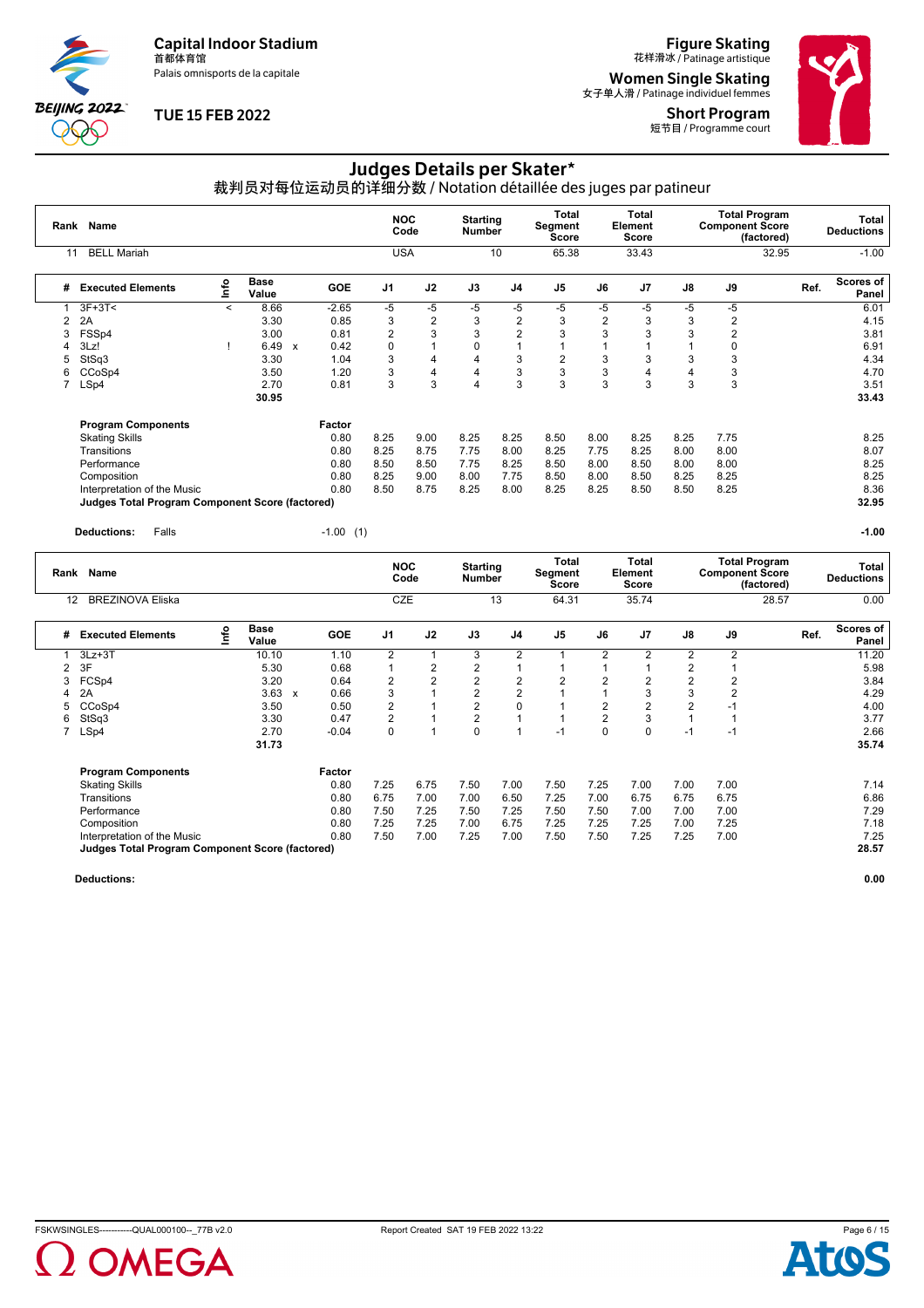Palais omnisports de la capitale

**BEIJING 2022** POO

## **TUE 15 FEB 2022**

**Figure Skating**<br>花样滑冰 / Patinage artistique

**Women Single Skating**<br><sub>女子单人滑 / Patinage individuel femmes</sub>

**Short Program**<br>短节目 / Programme court



# Judges Details per Skater\*

裁判员对每位运动员的详细分数 / Notation détaillée des juges par patineur

|      | Rank Name                                       |    |                                   |             |                | <b>NOC</b><br>Code | <b>Starting</b><br><b>Number</b> |                | Total<br>Segment<br><b>Score</b> |      | <b>Total</b><br>Element<br><b>Score</b> |                | <b>Total Program</b><br><b>Component Score</b><br>(factored) |      | <b>Total</b><br><b>Deductions</b> |
|------|-------------------------------------------------|----|-----------------------------------|-------------|----------------|--------------------|----------------------------------|----------------|----------------------------------|------|-----------------------------------------|----------------|--------------------------------------------------------------|------|-----------------------------------|
|      | <b>CHEN Karen</b><br>13                         |    |                                   |             |                | <b>USA</b>         |                                  | 25             | 64.11                            |      | 31.24                                   |                | 33.87                                                        |      | $-1.00$                           |
| #    | <b>Executed Elements</b>                        | ۴o | <b>Base</b><br>Value              | <b>GOE</b>  | J <sub>1</sub> | J2                 | J3                               | J <sub>4</sub> | J <sub>5</sub>                   | J6   | J7                                      | J8             | J9                                                           | Ref. | <b>Scores of</b><br>Panel         |
|      | 3Lz+3Tq                                         | q  | 10.10                             | $-0.08$     | 0              | $-1$               | $-2$                             | 0              | 0                                | 0    | 0                                       | $\Omega$       | 0                                                            |      | 10.02                             |
| 2    | 2A                                              |    | 3.30                              | 0.99        | 4              | 2                  | 3                                | 3              | 3                                | 3    | 3                                       | 3              | 3                                                            |      | 4.29                              |
|      | CCoSp3                                          |    | 3.00                              | 0.94        | 3              | 3                  | 3                                | 3              | 4                                | 3    | $\overline{4}$                          | 3              | 3                                                            |      | 3.94                              |
| 4    | FCSp4                                           |    | 3.20                              | 0.87        | 3              | $\overline{c}$     | 3                                | 3              | $\overline{2}$                   | 3    | 3                                       | $\overline{c}$ | 3                                                            |      | 4.07                              |
| 5    | 3Lo <<                                          | << | 1.87<br>$\boldsymbol{\mathsf{x}}$ | $-0.85$     | -5             | $-5$               | $-5$                             | $-5$           | $-5$                             | $-5$ | $-5$                                    | $-5$           | $-5$                                                         |      | 1.02                              |
| 6    | StSq3                                           |    | 3.30                              | 1.13        | Δ              | 3                  | $\overline{4}$                   | 3              | 3                                | 3    | $\overline{4}$                          | 3              | $\overline{4}$                                               |      | 4.43                              |
| 7    | LSp4                                            |    | 2.70                              | 0.77        | 3              | 3                  | 3                                | $\overline{2}$ | 3                                | 3    | 3                                       |                | $\overline{4}$                                               |      | 3.47                              |
|      |                                                 |    | 27.47                             |             |                |                    |                                  |                |                                  |      |                                         |                |                                                              |      | 31.24                             |
|      | <b>Program Components</b>                       |    |                                   | Factor      |                |                    |                                  |                |                                  |      |                                         |                |                                                              |      |                                   |
|      | <b>Skating Skills</b>                           |    |                                   | 0.80        | 8.75           | 8.50               | 8.50                             | 8.25           | 8.50                             | 8.50 | 8.50                                    | 8.50           | 8.50                                                         |      | 8.50                              |
|      | Transitions                                     |    |                                   | 0.80        | 8.25           | 8.50               | 8.00                             | 8.25           | 8.50                             | 8.50 | 8.25                                    | 8.25           | 8.25                                                         |      | 8.32                              |
|      | Performance                                     |    |                                   | 0.80        | 8.50           | 8.25               | 8.00                             | 8.50           | 8.50                             | 8.25 | 8.50                                    | 8.00           | 8.50                                                         |      | 8.36                              |
|      | Composition                                     |    |                                   | 0.80        | 8.50           | 8.50               | 8.25                             | 8.50           | 8.75                             | 8.75 | 8.75                                    | 8.50           | 8.75                                                         |      | 8.61                              |
|      | Interpretation of the Music                     |    |                                   | 0.80        | 8.75           | 8.25               | 8.25                             | 8.50           | 8.75                             | 8.50 | 8.75                                    | 8.25           | 8.75                                                         |      | 8.54                              |
|      | Judges Total Program Component Score (factored) |    |                                   |             |                |                    |                                  |                |                                  |      |                                         |                |                                                              |      | 33.87                             |
|      | Falls<br><b>Deductions:</b>                     |    |                                   | $-1.00$ (1) |                |                    |                                  |                |                                  |      |                                         |                |                                                              |      | $-1.00$                           |
| Rank | <b>Name</b>                                     |    |                                   |             |                | <b>NOC</b><br>Code | <b>Starting</b><br><b>Number</b> |                | Total<br>Segment<br>Score        |      | Total<br>Element<br><b>Score</b>        |                | <b>Total Program</b><br><b>Component Score</b><br>(factored) |      | <b>Total</b><br><b>Deductions</b> |

|   |                                                        |         |                      |              |            |                | code           | number         |                | <b>Score</b> |      | <b>Score</b>   |      |      | (factored) | Deductions         |
|---|--------------------------------------------------------|---------|----------------------|--------------|------------|----------------|----------------|----------------|----------------|--------------|------|----------------|------|------|------------|--------------------|
|   | <b>SCHOTT Nicole</b><br>14                             |         |                      |              |            | <b>GER</b>     |                |                | 17             | 63.13        |      | 33.01          |      |      | 30.12      | 0.00               |
| # | <b>Executed Elements</b>                               | ۴o      | <b>Base</b><br>Value |              | <b>GOE</b> | J <sub>1</sub> | J2             | J3             | J4             | J5           | J6   | J <sub>7</sub> | J8   | J9   | Ref.       | Scores of<br>Panel |
|   | $3F+3T<$                                               | $\prec$ | 8.66                 |              | $-0.98$    | $-2$           | $-1$           | $-2$           | $-2$           | $-2$         | -1   | $-2$           | $-2$ | $-2$ |            | 7.68               |
|   | 3Lo                                                    |         | 4.90                 |              | 0.98       | 3              | 2              | 2              | 2              | 2            | 2    |                |      | 2    |            | 5.88               |
| 3 | FCSp4                                                  |         | 3.20                 |              | 0.69       | 2              | 2              | 3              | $\overline{2}$ |              | 2    |                | 3    | 2    |            | 3.89               |
| 4 | 2A                                                     |         | 3.63                 | $\mathbf{x}$ | 0.28       |                |                |                |                | $\Omega$     | O    |                |      |      |            | 3.91               |
| 5 | CCoSp3                                                 |         | 3.00                 |              | 0.56       | 2              | 2              | 2              |                | 0            | 2    |                | 2    | 2    |            | 3.56               |
| 6 | StSq4                                                  |         | 3.90                 |              | 0.95       | 3              | 2              | 3              | $\overline{2}$ | 2            | 2    | 3              | 3    | 2    |            | 4.85               |
|   | LSp4                                                   |         | 2.70                 |              | 0.54       | 3              | $\overline{2}$ | $\overline{2}$ |                | 2            |      | $\overline{2}$ | 3    | 2    |            | 3.24               |
|   |                                                        |         | 29.99                |              |            |                |                |                |                |              |      |                |      |      |            | 33.01              |
|   | <b>Program Components</b>                              |         |                      |              | Factor     |                |                |                |                |              |      |                |      |      |            |                    |
|   | <b>Skating Skills</b>                                  |         |                      |              | 0.80       | 7.75           | 7.25           | 7.50           | 7.50           | 7.75         | 7.50 | 7.25           | 7.50 | 7.50 |            | 7.50               |
|   | Transitions                                            |         |                      |              | 0.80       | 7.50           | 7.25           | 7.00           | 7.00           | 7.50         | 7.25 | 7.25           | 7.25 | 7.25 |            | 7.25               |
|   | Performance                                            |         |                      |              | 0.80       | 7.75           | 7.50           | 7.50           | 7.25           | 7.50         | 7.75 | 7.50           | 8.00 | 7.75 |            | 7.61               |
|   | Composition                                            |         |                      |              | 0.80       | 7.50           | 7.75           | 7.25           | 7.50           | 8.00         | 7.50 | 7.50           | 7.75 | 7.50 |            | 7.57               |
|   | Interpretation of the Music                            |         |                      |              | 0.80       | 7.75           | 7.75           | 7.50           | 7.50           | 8.00         | 7.75 | 7.75           | 7.75 | 7.75 |            | 7.71               |
|   | <b>Judges Total Program Component Score (factored)</b> |         |                      |              |            |                |                |                |                |              |      |                |      |      |            | 30.12              |



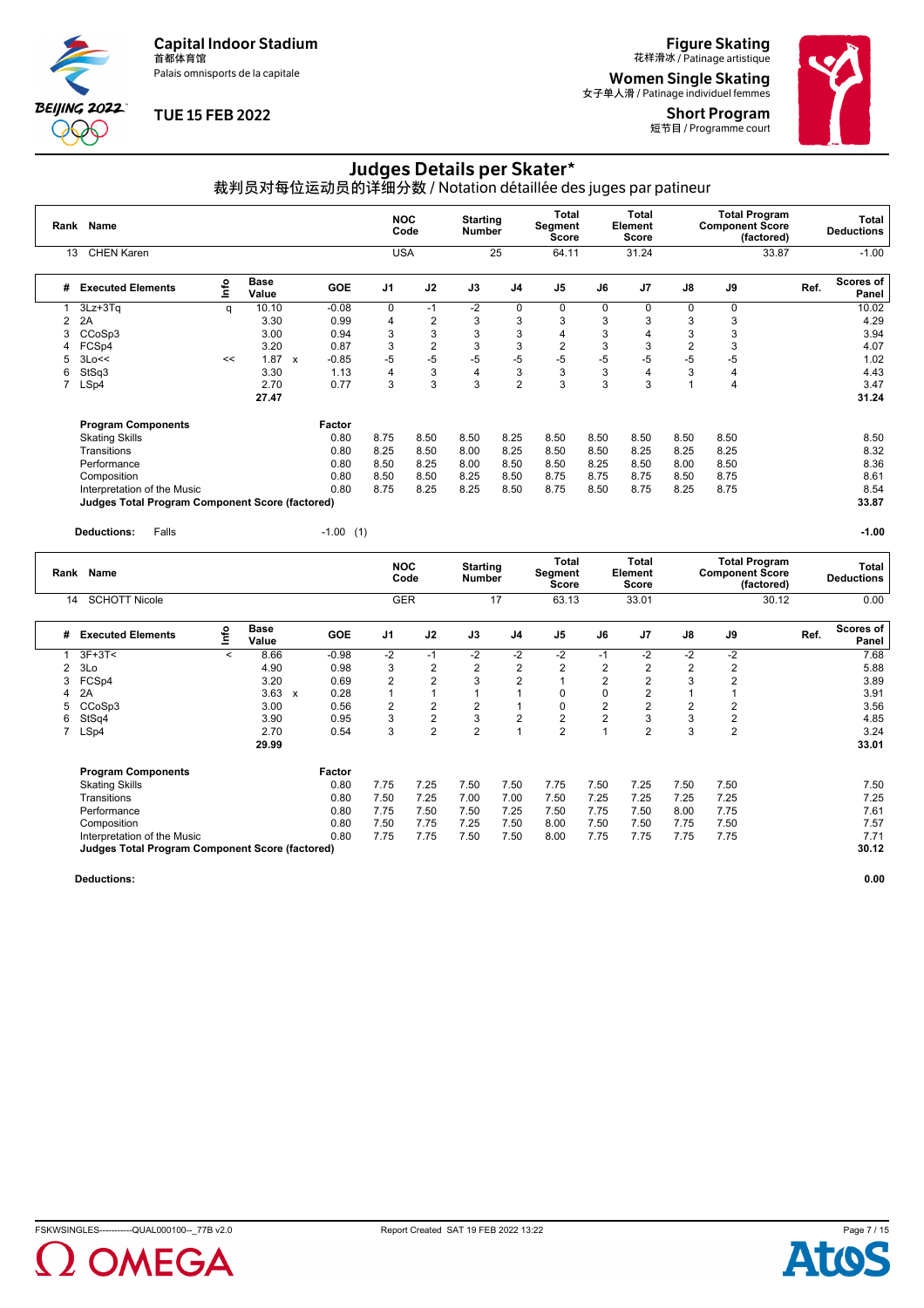Palais omnisports de la capitale

**BEIJING 2022** POO

### **TUE 15 FEB 2022**

**Figure Skating**<br>花样滑冰 / Patinage artistique

**Women Single Skating**<br><sub>女子单人滑 / Patinage individuel femmes</sub>

**Short Program**<br>短节目 / Programme court



# Judges Details per Skater\*

裁判员对每位运动员的详细分数 / Notation détaillée des juges par patineur

|                | Rank Name                                              |                                  |                      |              |             | <b>NOC</b>     | Code           | <b>Starting</b><br><b>Number</b> |                | Total<br>Segment<br>Score      |                | <b>Total</b><br>Element<br><b>Score</b> |                | <b>Total Program</b><br><b>Component Score</b><br>(factored) |      | <b>Total</b><br><b>Deductions</b> |
|----------------|--------------------------------------------------------|----------------------------------|----------------------|--------------|-------------|----------------|----------------|----------------------------------|----------------|--------------------------------|----------------|-----------------------------------------|----------------|--------------------------------------------------------------|------|-----------------------------------|
| 15             | <b>KAWABE Mana</b>                                     |                                  |                      |              |             | <b>JPN</b>     |                |                                  | 4              | 62.69                          |                | 33.66                                   |                | 30.03                                                        |      | $-1.00$                           |
| #              | <b>Executed Elements</b>                               | $\mathop{\mathsf{Int}}\nolimits$ | <b>Base</b><br>Value |              | GOE         | J <sub>1</sub> | J2             | J3                               | J <sub>4</sub> | J <sub>5</sub>                 | J6             | J7                                      | J8             | J9                                                           | Ref. | Scores of<br>Panel                |
|                | 3A<                                                    | $\prec$                          | 6.40                 |              | $-3.20$     | -5             | -5             | -5                               | $-5$           | $-5$                           | -5             | -5                                      | -5             | -5                                                           |      | 3.20                              |
| $\overline{2}$ | $3Lz + 3T$                                             |                                  | 10.10                |              | 1.18        | $\overline{2}$ | $\overline{2}$ | $\overline{2}$                   | $\overline{2}$ | 1                              | $\overline{2}$ | 3                                       | 2              | 2                                                            |      | 11.28                             |
| 3              | FSS <sub>p2</sub>                                      |                                  | 2.30                 |              | 0.43        | $\overline{2}$ | $\overline{2}$ | $\overline{2}$                   | 1              | $\overline{2}$                 | $\overline{2}$ |                                         | $\overline{2}$ | $\overline{2}$                                               |      | 2.73                              |
|                | 3F!                                                    |                                  | 5.83                 | $\mathsf{x}$ | $-0.23$     | 0              | 0              | $-1$                             | $-1$           | $-1$                           | 0              |                                         | 0              | -1                                                           |      | 5.60                              |
| 5              | StSq2                                                  |                                  | 2.60                 |              | 0.56        | 3              | $\overline{2}$ | $\overline{2}$                   | $\overline{c}$ |                                | 3              | 3                                       |                | $\overline{2}$                                               |      | 3.16                              |
| 6              | LSp4                                                   |                                  | 2.70                 |              | 0.69        | $\overline{2}$ | 3              | 3                                | 3              | $\overline{2}$                 | 3              | 3                                       | $\overline{2}$ | $\overline{2}$                                               |      | 3.39                              |
| $\overline{7}$ | CCoSp4                                                 |                                  | 3.50                 |              | 0.80        | $\overline{2}$ | 3              | $\overline{2}$                   | $\overline{2}$ | $\overline{2}$                 | $\overline{2}$ | 3                                       | $\overline{2}$ | 3                                                            |      | 4.30                              |
|                |                                                        |                                  | 33.43                |              |             |                |                |                                  |                |                                |                |                                         |                |                                                              |      | 33.66                             |
|                | <b>Program Components</b>                              |                                  |                      | Factor       |             |                |                |                                  |                |                                |                |                                         |                |                                                              |      |                                   |
|                | <b>Skating Skills</b>                                  |                                  |                      |              | 0.80        | 8.25           | 8.00           | 7.50                             | 8.00           | 7.50                           | 7.75           | 7.50                                    | 7.75           | 7.75                                                         |      | 7.75                              |
|                | Transitions                                            |                                  |                      |              | 0.80        | 7.75           | 7.50           | 7.25                             | 7.75           | 6.50                           | 7.00           | 7.25                                    | 7.25           | 7.25                                                         |      | 7.32                              |
|                | Performance                                            |                                  |                      |              | 0.80        | 7.75           | 7.50           | 7.25                             | 8.00           | 7.00                           | 7.50           | 7.50                                    | 7.25           | 7.50                                                         |      | 7.46                              |
|                | Composition                                            |                                  |                      |              | 0.80        | 8.00           | 7.75           | 7.50                             | 7.75           | 7.00                           | 7.25           | 7.50                                    | 7.50           | 7.50                                                         |      | 7.54                              |
|                | Interpretation of the Music                            |                                  |                      |              | 0.80        | 7.75           | 7.75           | 7.25                             | 8.00           | 6.75                           | 7.50           | 7.25                                    | 7.25           | 7.50                                                         |      | 7.46                              |
|                | <b>Judges Total Program Component Score (factored)</b> |                                  |                      |              |             |                |                |                                  |                |                                |                |                                         |                |                                                              |      | 30.03                             |
|                | <b>Deductions:</b><br>Falls                            |                                  |                      |              | $-1.00$ (1) |                |                |                                  |                |                                |                |                                         |                |                                                              |      | $-1.00$                           |
|                | Rank Name                                              |                                  |                      |              |             |                | <b>NOC</b>     | <b>Starting</b>                  |                | <b>Total</b><br><b>Seament</b> |                | Total<br>Element                        |                | <b>Total Program</b><br><b>Component Score</b>               |      | <b>Total</b><br>- - -             |

| Rank | Name                                                   |          |               |                           |            | .              | Code           | <br><b>Number</b> |                | Segment<br>Score |      | Element<br><b>Score</b> |                |                | <b>Component Score</b><br>(factored) |      | .<br><b>Deductions</b>    |
|------|--------------------------------------------------------|----------|---------------|---------------------------|------------|----------------|----------------|-------------------|----------------|------------------|------|-------------------------|----------------|----------------|--------------------------------------|------|---------------------------|
| 16   | RYABOVA Ekaterina                                      |          |               |                           |            | AZE            |                |                   | 24             | 61.82            |      | 32.43                   |                |                | 29.39                                |      | 0.00                      |
| #    | <b>Executed Elements</b>                               | <b>S</b> | Base<br>Value |                           | <b>GOE</b> | J <sub>1</sub> | J2             | J3                | J <sub>4</sub> | J <sub>5</sub>   | J6   | J <sub>7</sub>          | J8             | J9             |                                      | Ref. | <b>Scores of</b><br>Panel |
|      | $3Lz! + 3Tq$                                           |          | 10.10         |                           | $-1.35$    | -3             | $-2$           | $-3$              | -3             | $-2$             | $-2$ | $-2$                    | $-2$           | $-2$           |                                      |      | 8.75                      |
|      | 2A                                                     |          | 3.30          |                           | 0.28       | 2              |                |                   | 0              | 0                | 0    | 2                       |                |                |                                      |      | 3.58                      |
| 3    | CCoSp4                                                 |          | 3.50          |                           | 0.70       | $\overline{2}$ |                | 2                 | $\overline{2}$ | $\overline{2}$   | 2    | $\overline{2}$          | 2              | 2              |                                      |      | 4.20                      |
| 4    | 3F!                                                    |          | 5.83          | $\boldsymbol{\mathsf{x}}$ | $-0.45$    | $-1$           | $-1$           | $-1$              | $\Omega$       |                  | -2   | -3                      |                | -1             |                                      |      | 5.38                      |
| 5    | StSq3                                                  |          | 3.30          |                           | 0.71       | 3              | 2              | 2                 | $\overline{2}$ | 2                | 2    | 3                       | 2              |                |                                      |      | 4.01                      |
| 6    | FCSp4                                                  |          | 3.20          |                           | 0.50       | 2              | $\overline{2}$ |                   | $\overline{2}$ | 0                | 2    | 2                       | -1             |                |                                      |      | 3.70                      |
|      | LSp3                                                   |          | 2.40          |                           | 0.41       | $\overline{2}$ | $\overline{2}$ |                   | $\overline{2}$ | 0                |      | $\overline{2}$          | $\overline{2}$ | $\overline{2}$ |                                      |      | 2.81                      |
|      |                                                        |          | 31.63         |                           |            |                |                |                   |                |                  |      |                         |                |                |                                      |      | 32.43                     |
|      | <b>Program Components</b>                              |          |               |                           | Factor     |                |                |                   |                |                  |      |                         |                |                |                                      |      |                           |
|      | <b>Skating Skills</b>                                  |          |               |                           | 0.80       | 7.25           | 7.00           | 7.25              | 7.75           | 7.50             | 7.25 | 7.00                    | 7.75           | 7.50           |                                      |      | 7.36                      |
|      | Transitions                                            |          |               |                           | 0.80       | 6.75           | 7.00           | 7.00              | 7.25           | 7.25             | 7.25 | 6.75                    | 7.25           | 7.50           |                                      |      | 7.11                      |
|      | Performance                                            |          |               |                           | 0.80       | 7.50           | 7.50           | 7.25              | 7.75           | 7.50             | 7.50 | 7.25                    | 7.75           | 7.75           |                                      |      | 7.54                      |
|      | Composition                                            |          |               |                           | 0.80       | 7.00           | 7.50           | 7.00              | 7.75           | 7.25             | 7.50 | 7.25                    | 7.50           | 7.50           |                                      |      | 7.36                      |
|      | Interpretation of the Music                            |          |               |                           | 0.80       | 7.25           | 7.25           | 7.00              | 8.00           | 6.75             | 7.50 | 7.25                    | 7.50           | 7.75           |                                      |      | 7.36                      |
|      | <b>Judges Total Program Component Score (factored)</b> |          |               |                           |            |                |                |                   |                |                  |      |                         |                |                |                                      |      | 29.39                     |



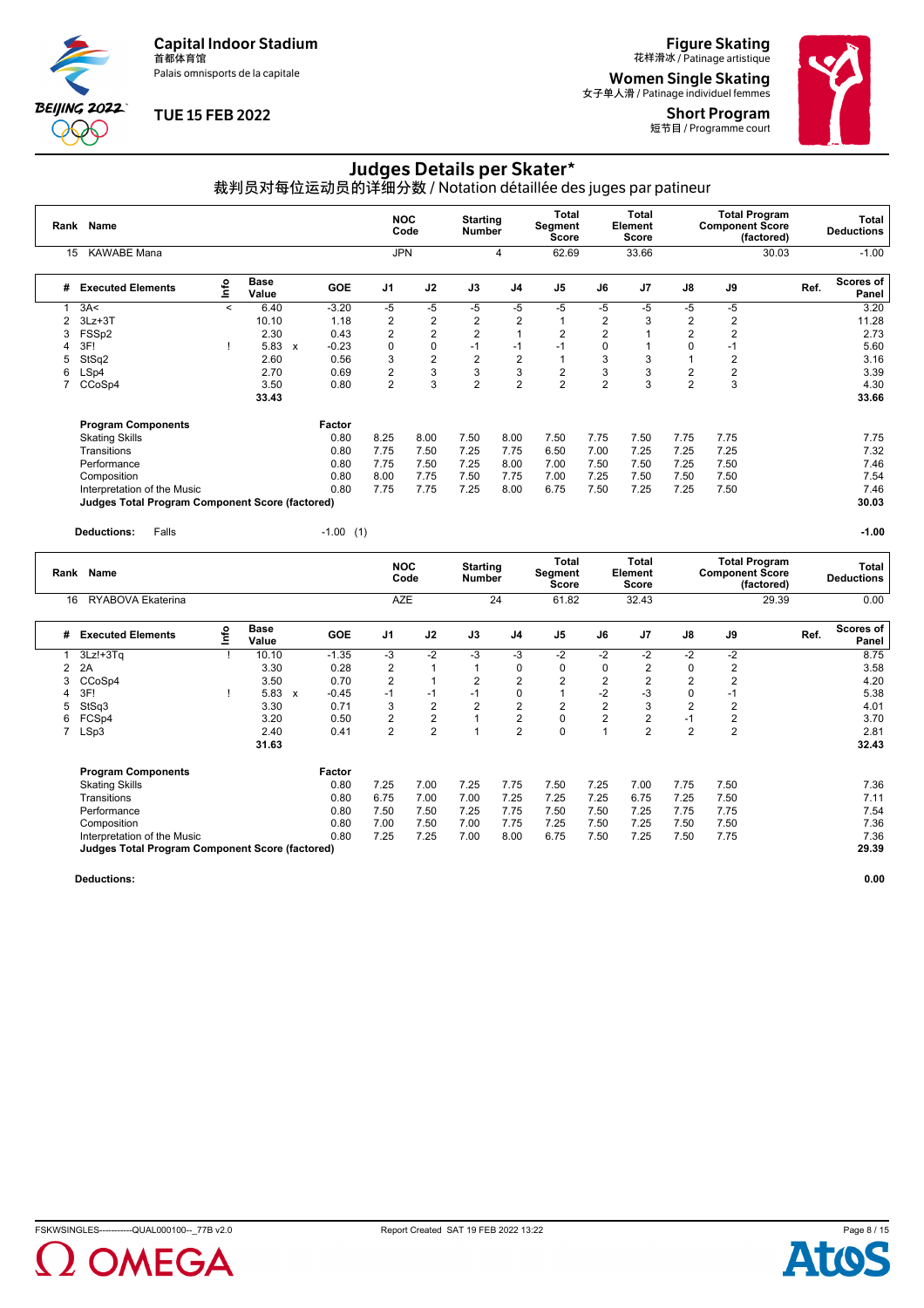Palais omnisports de la capitale

**BEIJING 2022**  $\partial \mathbb{O}$ 

### **TUE 15 FEB 2022**

**Figure Skating**<br>花样滑冰 / Patinage artistique

**Women Single Skating**<br><sub>女子单人滑 / Patinage individuel femmes</sub>

Short Program 短节目 / Programme court



# Judges Details per Skater\*

裁判员对每位运动员的详细分数 / Notation détaillée des juges par patineur

| Rank | <b>Name</b>                                            |      |                      |                           |            | <b>NOC</b>     | Code           | <b>Starting</b><br><b>Number</b> |                | Total<br>Segment<br><b>Score</b> |                | <b>Total</b><br>Element<br><b>Score</b> |                | <b>Component Score</b> | <b>Total Program</b><br>(factored) |      | Total<br><b>Deductions</b> |
|------|--------------------------------------------------------|------|----------------------|---------------------------|------------|----------------|----------------|----------------------------------|----------------|----------------------------------|----------------|-----------------------------------------|----------------|------------------------|------------------------------------|------|----------------------------|
| 17   | SAFONOVA Viktorija                                     |      |                      |                           |            | <b>BLR</b>     |                |                                  | 16             | 61.46                            |                | 32.72                                   |                |                        | 28.74                              |      | 0.00                       |
| #    | <b>Executed Elements</b>                               | Info | <b>Base</b><br>Value |                           | <b>GOE</b> | J <sub>1</sub> | J2             | J3                               | J <sub>4</sub> | J <sub>5</sub>                   | J6             | J <sub>7</sub>                          | J8             | J9                     |                                    | Ref. | Scores of<br>Panel         |
|      | $3Lz! + 3Tq$                                           |      | 10.10                |                           | $-1.35$    | $-3$           | $-2$           | $-3$                             | $-2$           | -3                               | $-2$           | $-2$                                    | $-2$           | -2                     |                                    |      | 8.75                       |
| 2    | FSSp4                                                  |      | 3.00                 |                           | 0.60       | 2              | $\overline{2}$ | $\overline{2}$                   | $\overline{2}$ | 2                                | $\overline{2}$ | 2                                       | $\overline{2}$ | 2                      |                                    |      | 3.60                       |
| 3    | 2A                                                     |      | 3.30                 |                           | 0.42       | $\overline{2}$ |                | $\overline{2}$                   | $\mathbf 0$    | $\overline{2}$                   | $\mathbf 0$    |                                         | $\overline{2}$ | $\overline{2}$         |                                    |      | 3.72                       |
|      | 3Fq                                                    | q    | 5.83                 | $\boldsymbol{\mathsf{x}}$ | $-0.61$    | $-1$           | $-1$           | $-1$                             | $-1$           | $-2$                             | $-1$           | $-1$                                    | 0              | $-2$                   |                                    |      | 5.22                       |
| 5    | CCoSp4                                                 |      | 3.50                 |                           | 0.70       | 2              | $\overline{2}$ | 3                                |                | $\overline{2}$                   | $\overline{2}$ | $\overline{2}$                          | $\overline{2}$ | $\overline{2}$         |                                    |      | 4.20                       |
| 6    | StSq3                                                  |      | 3.30                 |                           | 0.57       | 2              | $\overline{2}$ | $\overline{2}$                   |                |                                  |                | 2                                       | $\overline{2}$ | 2                      |                                    |      | 3.87                       |
|      | LSp4                                                   |      | 2.70                 |                           | 0.66       | 3              | 3              | 3                                |                | $\overline{2}$                   |                | $\overline{2}$                          | 3              | 3                      |                                    |      | 3.36                       |
|      |                                                        |      | 31.73                |                           |            |                |                |                                  |                |                                  |                |                                         |                |                        |                                    |      | 32.72                      |
|      | <b>Program Components</b>                              |      |                      |                           | Factor     |                |                |                                  |                |                                  |                |                                         |                |                        |                                    |      |                            |
|      | <b>Skating Skills</b>                                  |      |                      |                           | 0.80       | 7.25           | 7.00           | 7.25                             | 7.25           | 7.25                             | 7.00           | 7.00                                    | 7.25           | 7.25                   |                                    |      | 7.18                       |
|      | Transitions                                            |      |                      |                           | 0.80       | 7.00           | 7.25           | 7.00                             | 6.75           | 7.25                             | 7.00           | 6.50                                    | 7.25           | 7.00                   |                                    |      | 7.04                       |
|      | Performance                                            |      |                      |                           | 0.80       | 7.50           | 7.25           | 6.75                             | 7.00           | 7.50                             | 7.25           | 6.75                                    | 7.50           | 7.50                   |                                    |      | 7.25                       |
|      | Composition                                            |      |                      |                           | 0.80       | 7.25           | 7.50           | 7.00                             | 7.00           | 7.50                             | 7.25           | 6.75                                    | 7.50           | 7.25                   |                                    |      | 7.25                       |
|      | Interpretation of the Music                            |      |                      |                           | 0.80       | 7.25           | 7.00           | 7.00                             | 7.25           | 7.50                             | 7.00           | 6.75                                    | 7.75           | 7.50                   |                                    |      | 7.21                       |
|      | <b>Judges Total Program Component Score (factored)</b> |      |                      |                           |            |                |                |                                  |                |                                  |                |                                         |                |                        |                                    |      | 28.74                      |

#### **Deductions: 0.00**

|   | Name<br>Rank<br>MIKUTINA Olga<br>18                    |         |                      |   |            | <b>NOC</b>     | Code           | <b>Starting</b><br><b>Number</b> |                | Total<br>Segment<br>Score |                | <b>Total</b><br>Element<br>Score |               | <b>Total Program</b><br><b>Component Score</b> | (factored) | Total<br><b>Deductions</b> |
|---|--------------------------------------------------------|---------|----------------------|---|------------|----------------|----------------|----------------------------------|----------------|---------------------------|----------------|----------------------------------|---------------|------------------------------------------------|------------|----------------------------|
|   |                                                        |         |                      |   |            | <b>AUT</b>     |                |                                  | 3              | 61.14                     |                | 32.54                            |               |                                                | 28.60      | 0.00                       |
| # | <b>Executed Elements</b>                               | ۴o      | <b>Base</b><br>Value |   | <b>GOE</b> | J <sub>1</sub> | J2             | J3                               | J4             | J <sub>5</sub>            | J6             | J <sub>7</sub>                   | $\mathsf{J}8$ | J9                                             | Ref.       | <b>Scores of</b><br>Panel  |
|   | $3F+3Tq$                                               | q       | 9.50                 |   | $-0.45$    | $-1$           | $-1$           | $-1$                             | 0              | $-1$                      | $-1$           | $-2$                             | $\Omega$      | $-1$                                           |            | 9.05                       |
| 2 | 2A                                                     |         | 3.30                 |   | 0.38       |                | 2              |                                  | $\overline{2}$ | 0                         |                | $\Omega$                         |               |                                                |            | 3.68                       |
| 3 | LSp4                                                   |         | 2.70                 |   | 0.62       | $\overline{2}$ | $\overline{2}$ | 3                                | $\overline{2}$ | 3                         | $\overline{2}$ |                                  |               | 2                                              |            | 3.32                       |
|   | 3Lz                                                    | $\,<\,$ | 5.19                 | x | $-0.81$    | $-1$           | $-1$           | $-2$                             | $-2$           | $-2$                      | $-1$           | -2                               | -2            | $-2$                                           |            | 4.38                       |
|   | FCSp4                                                  |         | 3.20                 |   | 0.64       |                | 2              | 2                                | $\overline{2}$ | 2                         | $\overline{2}$ | 2                                | 2             | 2                                              |            | 3.84                       |
| 6 | StSq3                                                  |         | 3.30                 |   | 0.57       |                | 2              |                                  | $\overline{2}$ |                           | 2              | 2                                | 2             | 2                                              |            | 3.87                       |
|   | CCoSp4                                                 |         | 3.50                 |   | 0.90       | 2              | $\overline{2}$ | 3                                | 3              | $\overline{2}$            | 3              | 3                                | 3             | $\overline{2}$                                 |            | 4.40                       |
|   |                                                        |         | 30.69                |   |            |                |                |                                  |                |                           |                |                                  |               |                                                |            | 32.54                      |
|   | <b>Program Components</b>                              |         |                      |   | Factor     |                |                |                                  |                |                           |                |                                  |               |                                                |            |                            |
|   | <b>Skating Skills</b>                                  |         |                      |   | 0.80       | 7.50           | 7.25           | 6.75                             | 7.50           | 7.00                      | 7.00           | 6.50                             | 7.25          | 7.25                                           |            | 7.14                       |
|   | Transitions                                            |         |                      |   | 0.80       | 7.50           | 7.25           | 6.50                             | 7.50           | 6.50                      | 7.00           | 6.25                             | 7.00          | 7.00                                           |            | 6.96                       |
|   | Performance                                            |         |                      |   | 0.80       | 7.25           | 7.50           | 7.00                             | 7.75           | 7.25                      | 7.25           | 6.50                             | 7.50          | 7.50                                           |            | 7.32                       |
|   | Composition                                            |         |                      |   | 0.80       | 7.50           | 7.50           | 6.75                             | 7.75           | 6.75                      | 7.25           | 6.50                             | 7.50          | 7.25                                           |            | 7.21                       |
|   | Interpretation of the Music                            |         |                      |   | 0.80       | 7.25           | 7.25           | 6.75                             | 7.75           | 6.75                      | 7.00           | 6.75                             | 7.25          | 7.50                                           |            | 7.11                       |
|   | <b>Judges Total Program Component Score (factored)</b> |         |                      |   |            |                |                |                                  |                |                           |                |                                  |               |                                                |            | 28.60                      |



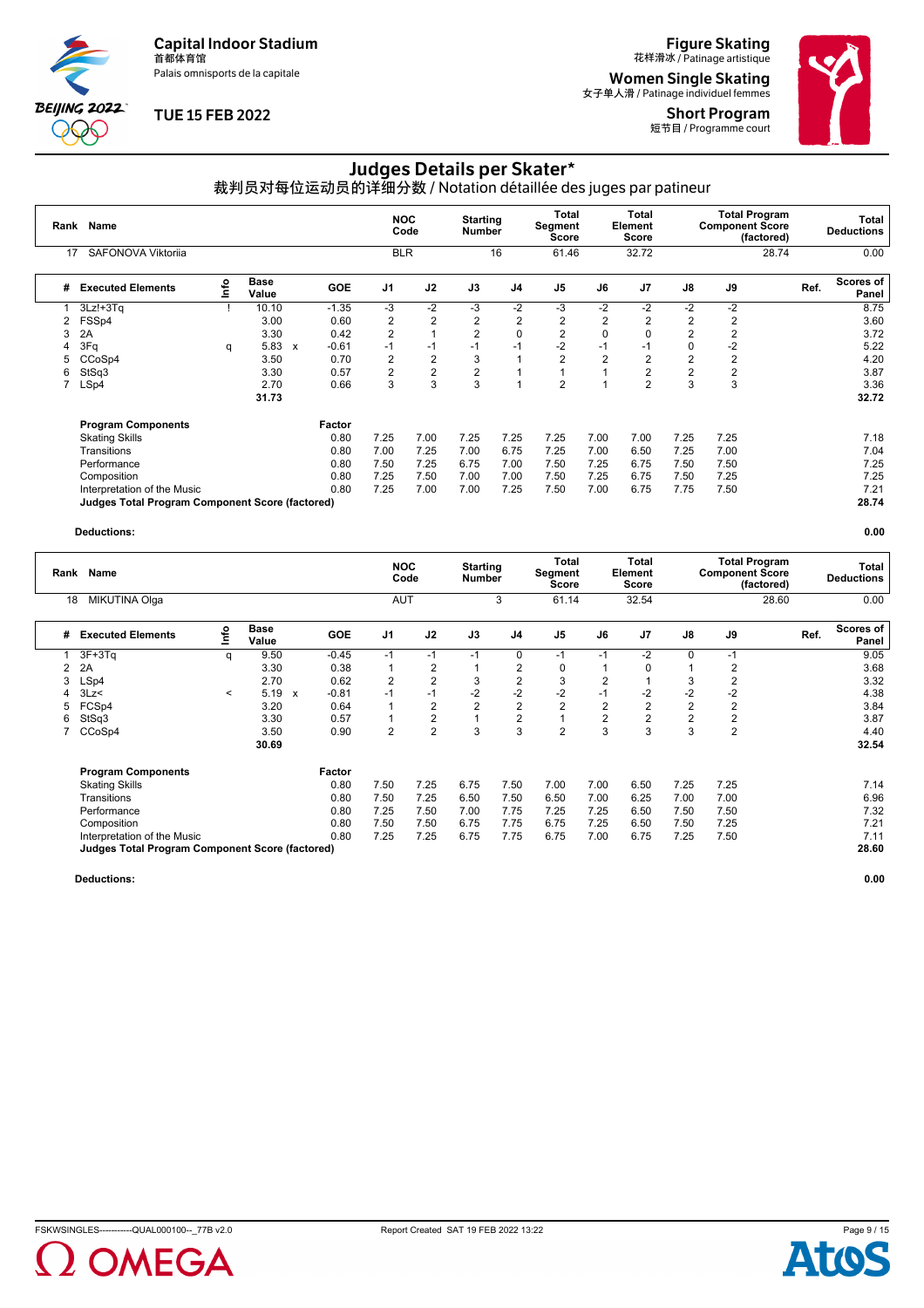Palais omnisports de la capitale

**BEIJING 2022**  $\partial \mathbb{O}$ 

### **TUE 15 FEB 2022**

# **Figure Skating**<br>花样滑冰 / Patinage artistique

**Women Single Skating**<br><sub>女子单人滑 / Patinage individuel femmes</sub>

Short Program 短节目 / Programme court



# Judges Details per Skater\*

裁判员对每位运动员的详细分数 / Notation détaillée des juges par patineur

| Rank | <b>Name</b>                                     |      |               |              |            |                | <b>NOC</b><br>Code | <b>Starting</b><br><b>Number</b> |                | Total<br>Segment<br><b>Score</b> |          | <b>Total</b><br>Element<br>Score |                | <b>Total Program</b><br><b>Component Score</b> | (factored) |      | Total<br><b>Deductions</b> |
|------|-------------------------------------------------|------|---------------|--------------|------------|----------------|--------------------|----------------------------------|----------------|----------------------------------|----------|----------------------------------|----------------|------------------------------------------------|------------|------|----------------------------|
| 19   | PAGANINI Alexia                                 |      |               |              |            | SUI            |                    |                                  | 18             | 61.06                            |          | 32.03                            |                |                                                | 29.03      |      | 0.00                       |
| #    | <b>Executed Elements</b>                        | Info | Base<br>Value |              | <b>GOE</b> | J1             | J2                 | J3                               | J <sub>4</sub> | J <sub>5</sub>                   | J6       | J <sub>7</sub>                   | J8             | J9                                             |            | Ref. | Scores of<br>Panel         |
|      | 3Lzq+3Tq                                        | q    | 10.10         |              | $-1.77$    | -3             | $-3$               | -3                               | $-3$           | -3                               | -3       | -4                               | -3             | -3                                             |            |      | 8.33                       |
| 2    | 3Lo                                             |      | 4.90          |              | 0.42       | 2              |                    | 2                                | 0              | 0                                | 0        | 0                                |                | 2                                              |            |      | 5.32                       |
| 3    | FCS <sub>p4</sub>                               |      | 3.20          |              | 0.50       | $\overline{2}$ | $\overline{2}$     | 2                                |                | 0                                | $\Omega$ | 2                                | $\overline{2}$ | 2                                              |            |      | 3.70                       |
| 4    | 2A                                              |      | 3.63          | $\mathbf{x}$ | 0.47       | $\overline{2}$ | $\overline{2}$     | 2                                |                |                                  |          |                                  |                | 2                                              |            |      | 4.10                       |
| 5    | CCoSp4                                          |      | 3.50          |              | 0.50       | $\overline{2}$ | $\overline{2}$     | 2                                | 0              |                                  |          | 0                                | 2              | $\overline{2}$                                 |            |      | 4.00                       |
| 6    | LSp3                                            |      | 2.40          |              | 0.27       | 2              |                    |                                  | $\overline{2}$ | 0                                | 0        |                                  | 2              |                                                |            |      | 2.67                       |
|      | StSq3                                           |      | 3.30          |              | 0.61       | 2              | $\overline{2}$     | 2                                | $\overline{2}$ |                                  |          | 2                                | $\overline{2}$ | 3                                              |            |      | 3.91                       |
|      |                                                 |      | 31.03         |              |            |                |                    |                                  |                |                                  |          |                                  |                |                                                |            |      | 32.03                      |
|      | <b>Program Components</b>                       |      |               |              | Factor     |                |                    |                                  |                |                                  |          |                                  |                |                                                |            |      |                            |
|      | <b>Skating Skills</b>                           |      |               |              | 0.80       | 7.50           | 7.50               | 7.00                             | 7.50           | 7.50                             | 7.25     | 7.00                             | 7.50           | 7.50                                           |            |      | 7.39                       |
|      | Transitions                                     |      |               |              | 0.80       | 7.25           | 7.00               | 6.75                             | 7.00           | 6.75                             | 6.75     | 6.75                             | 7.25           | 7.25                                           |            |      | 6.96                       |
|      | Performance                                     |      |               |              | 0.80       | 7.50           | 7.50               | 7.25                             | 7.25           | 7.25                             | 7.00     | 7.00                             | 7.75           | 7.50                                           |            |      | 7.32                       |
|      | Composition                                     |      |               |              | 0.80       | 7.50           | 7.25               | 7.00                             | 7.25           | 7.25                             | 7.00     | 7.25                             | 7.50           | 7.75                                           |            |      | 7.29                       |
|      | Interpretation of the Music                     |      |               |              | 0.80       | 7.50           | 7.50               | 7.25                             | 7.25           | 7.25                             | 7.25     | 7.25                             | 7.25           | 7.50                                           |            |      | 7.32                       |
|      | Judges Total Program Component Score (factored) |      |               |              |            |                |                    |                                  |                |                                  |          |                                  |                |                                                |            |      | 29.03                      |

#### **Deductions: 0.00**

| Rank | <b>Name</b>                                     |    |                      |   |            | <b>NOC</b>     | Code           | <b>Starting</b><br>Number |                | <b>Total</b><br>Segment<br>Score |                | <b>Total</b><br>Element<br><b>Score</b> |                | <b>Total Program</b><br><b>Component Score</b> | (factored) | Total<br><b>Deductions</b> |
|------|-------------------------------------------------|----|----------------------|---|------------|----------------|----------------|---------------------------|----------------|----------------------------------|----------------|-----------------------------------------|----------------|------------------------------------------------|------------|----------------------------|
| 20   | <b>SCHIZAS Madeline</b>                         |    |                      |   |            | <b>CAN</b>     |                |                           | 11             | 60.53                            |                | 29.61                                   |                |                                                | 30.92      | 0.00                       |
| #    | <b>Executed Elements</b>                        | ۴o | <b>Base</b><br>Value |   | <b>GOE</b> | J <sub>1</sub> | J2             | J3                        | J <sub>4</sub> | J <sub>5</sub>                   | J6             | J <sub>7</sub>                          | J8             | J9                                             | Ref.       | <b>Scores of</b><br>Panel  |
|      | 3Lz                                             |    | 5.90                 |   | $-2.19$    | -3             | $-4$           | -4                        | -3             | -4                               | -3             | -4                                      | -4             | -4                                             |            | 3.71                       |
| 2    | $3Lo+2T$                                        |    | 6.20                 |   | 0.77       | 2              |                | 2                         | 2              |                                  |                | 2                                       |                | 0                                              |            | 6.97                       |
| 3    | FCS <sub>p4</sub>                               |    | 3.20                 |   | 0.64       | $\overline{2}$ |                | 2                         | $\overline{2}$ | $\overline{2}$                   | $\overline{2}$ | 2                                       | 2              | 2                                              |            | 3.84                       |
|      | 2A                                              |    | 3.63                 | x | 0.71       | $\overline{2}$ | $\overline{2}$ | 2                         | $\overline{2}$ | $\overline{2}$                   | $\overline{2}$ | $\overline{2}$                          |                | 3                                              |            | 4.34                       |
| 5    | StSq2                                           |    | 2.60                 |   | 0.52       | $\overline{2}$ | $\overline{2}$ | $\overline{2}$            | 3              | $\overline{2}$                   | $\overline{2}$ | 2                                       | 2              | 2                                              |            | 3.12                       |
| 6    | CCoSp4                                          |    | 3.50                 |   | 0.70       | 3              | $\overline{2}$ | $\overline{2}$            | $\overline{2}$ | $\overline{2}$                   | $\overline{2}$ | $\overline{2}$                          | 2              | $\overline{2}$                                 |            | 4.20                       |
|      | LSp4                                            |    | 2.70                 |   | 0.73       | $\overline{2}$ | 3              | 3                         | 3              | 3                                | $\overline{2}$ | 3                                       | $\overline{2}$ | 3                                              |            | 3.43                       |
|      |                                                 |    | 27.73                |   |            |                |                |                           |                |                                  |                |                                         |                |                                                |            | 29.61                      |
|      | <b>Program Components</b>                       |    |                      |   | Factor     |                |                |                           |                |                                  |                |                                         |                |                                                |            |                            |
|      | <b>Skating Skills</b>                           |    |                      |   | 0.80       | 8.00           | 7.75           | 7.75                      | 7.75           | 8.00                             | 7.50           | 7.25                                    | 7.50           | 7.75                                           |            | 7.71                       |
|      | Transitions                                     |    |                      |   | 0.80       | 7.75           | 7.75           | 7.50                      | 7.50           | 8.25                             | 7.50           | 7.25                                    | 7.25           | 7.50                                           |            | 7.54                       |
|      | Performance                                     |    |                      |   | 0.80       | 8.00           | 7.75           | 7.50                      | 7.75           | 8.00                             | 7.75           | 7.50                                    | 7.75           | 7.75                                           |            | 7.75                       |
|      | Composition                                     |    |                      |   | 0.80       | 7.75           | 8.25           | 7.75                      | 7.75           | 8.50                             | 8.00           | 7.50                                    | 7.50           | 7.75                                           |            | 7.82                       |
|      | Interpretation of the Music                     |    |                      |   | 0.80       | 8.00           | 8.25           | 7.50                      | 7.75           | 8.50                             | 8.00           | 7.25                                    | 7.50           | 7.75                                           |            | 7.82                       |
|      | Judges Total Program Component Score (factored) |    |                      |   |            |                |                |                           |                |                                  |                |                                         |                |                                                |            | 30.92                      |



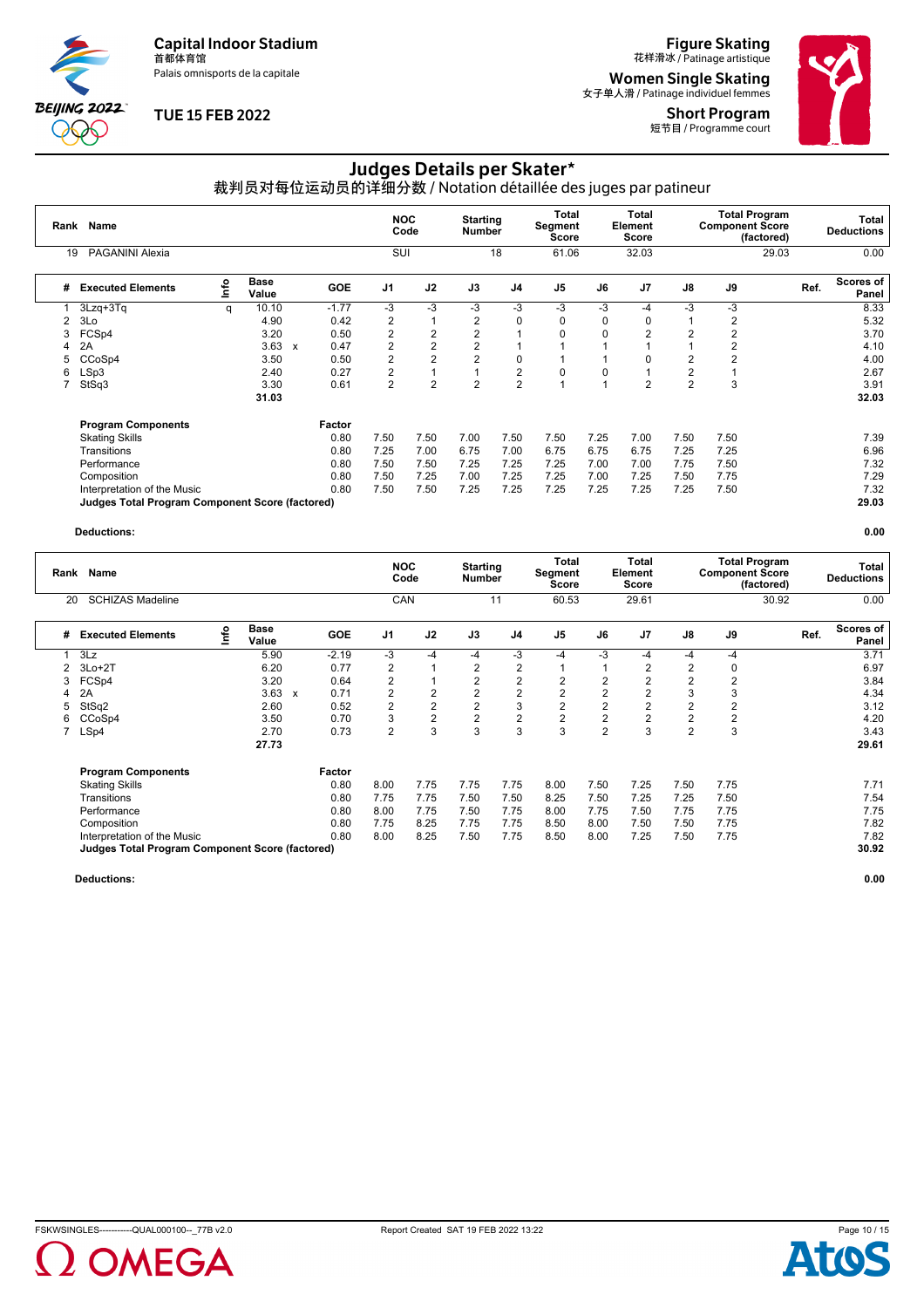Palais omnisports de la capitale

**BEIJING 2022 000** 

### **TUE 15 FEB 2022**

**Figure Skating**<br>花样滑冰 / Patinage artistique

**Women Single Skating**<br><sub>女子单人滑 / Patinage individuel femmes</sub> Short Program





# Judges Details per Skater\*

裁判员对每位运动员的详细分数 / Notation détaillée des juges par patineur

| Rank           | Name                                                   |            |                      |                           |             |                | <b>NOC</b><br>Code | <b>Starting</b><br><b>Number</b> |                | Total<br>Segment<br><b>Score</b>        |                | <b>Total</b><br>Element<br><b>Score</b> |                | <b>Component Score</b> | <b>Total Program</b><br>(factored) |      | <b>Total</b><br><b>Deductions</b> |
|----------------|--------------------------------------------------------|------------|----------------------|---------------------------|-------------|----------------|--------------------|----------------------------------|----------------|-----------------------------------------|----------------|-----------------------------------------|----------------|------------------------|------------------------------------|------|-----------------------------------|
| 21             | KIIBUS Eva-Lotta                                       |            |                      |                           |             | <b>EST</b>     |                    |                                  | 14             | 59.55                                   |                | 30.89                                   |                |                        | 29.66                              |      | $-1.00$                           |
| #              | <b>Executed Elements</b>                               | <u>nfo</u> | <b>Base</b><br>Value |                           | <b>GOE</b>  | J <sub>1</sub> | J2                 | J3                               | J <sub>4</sub> | J <sub>5</sub>                          | J6             | J7                                      | J8             | J9                     |                                    | Ref. | <b>Scores of</b><br>Panel         |
| 1              | $3T+3T$                                                |            | 8.40                 |                           | 1.14        | 3              | $\overline{2}$     | 3                                | 2              | 3                                       | 3              | 3                                       | 3              | $\overline{2}$         |                                    |      | 9.54                              |
| $\overline{2}$ | 2A                                                     |            | 3.30                 |                           | 0.66        | 2              | $\sqrt{2}$         | $\overline{2}$                   | $\overline{1}$ | 2                                       | $\overline{2}$ | 2                                       | $\overline{2}$ | $\overline{2}$         |                                    |      | 3.96                              |
| 3              | LSp4                                                   |            | 2.70                 |                           | 0.62        | 3              | $\overline{2}$     | 3                                | $\overline{2}$ | $\overline{2}$                          | $\overline{2}$ |                                         | 3              | $\overline{2}$         |                                    |      | 3.32                              |
| Δ              | 3Lz                                                    |            | 6.49                 | $\boldsymbol{\mathsf{x}}$ | $-2.95$     | $-5$           | $-5$               | $-5$                             | $-5$           | $-5$                                    | $-5$           | -5                                      | -5             | $-5$                   |                                    |      | 3.54                              |
| 5              | FCSp2                                                  |            | 2.30                 |                           | 0.23        |                | $\overline{2}$     |                                  | $\overline{1}$ | $\Omega$                                | $\overline{1}$ | 1                                       |                |                        |                                    |      | 2.53                              |
| 6              | StSq3                                                  |            | 3.30                 |                           | 0.75        | 3              | $\overline{2}$     |                                  | $\overline{2}$ |                                         | 3              | 3                                       | 3              | $\overline{2}$         |                                    |      | 4.05                              |
| 7              | CCoSp4                                                 |            | 3.50                 |                           | 0.45        | $\overline{2}$ | $\overline{2}$     | 1                                | $\mathbf 0$    | H                                       | $\overline{1}$ | 1                                       |                | $\overline{2}$         |                                    |      | 3.95                              |
|                |                                                        |            | 29.99                |                           |             |                |                    |                                  |                |                                         |                |                                         |                |                        |                                    |      | 30.89                             |
|                | <b>Program Components</b>                              |            |                      |                           | Factor      |                |                    |                                  |                |                                         |                |                                         |                |                        |                                    |      |                                   |
|                | <b>Skating Skills</b>                                  |            |                      |                           | 0.80        | 7.25           | 7.50               | 6.75                             | 7.75           | 7.25                                    | 7.25           | 7.00                                    | 7.50           | 7.50                   |                                    |      | 7.32                              |
|                | Transitions                                            |            |                      |                           | 0.80        | 7.25           | 7.75               | 6.50                             | 7.50           | 7.25                                    | 7.50           | 6.75                                    | 7.25           | 7.25                   |                                    |      | 7.25                              |
|                | Performance                                            |            |                      |                           | 0.80        | 7.75           | 7.50               | 6.75                             | 7.50           | 7.50                                    | 7.75           | 7.00                                    | 7.50           | 7.50                   |                                    |      | 7.46                              |
|                | Composition                                            |            |                      |                           | 0.80        | 7.50           | 7.75               | 6.75                             | 7.50           | 7.50                                    | 7.50           | 7.25                                    | 7.75           | 7.25                   |                                    |      | 7.46                              |
|                | Interpretation of the Music                            |            |                      |                           | 0.80        | 8.00           | 7.75               | 6.75                             | 7.50           | 7.50                                    | 7.75           | 7.25                                    | 7.75           | 7.50                   |                                    |      | 7.57                              |
|                | <b>Judges Total Program Component Score (factored)</b> |            |                      |                           |             |                |                    |                                  |                |                                         |                |                                         |                |                        |                                    |      | 29.66                             |
|                | Falls<br><b>Deductions:</b>                            |            |                      |                           | $-1.00$ (1) |                |                    |                                  |                |                                         |                |                                         |                |                        |                                    |      | $-1.00$                           |
|                | Rank Name                                              |            |                      |                           |             |                | <b>NOC</b><br>Code | <b>Starting</b><br><b>Number</b> |                | <b>Total</b><br>Segment<br><b>Score</b> |                | <b>Total</b><br>Element<br>Score        |                | <b>Component Score</b> | <b>Total Program</b><br>(factored) |      | <b>Total</b><br><b>Deductions</b> |
| 22             | van ZUNDERT Lindsay                                    |            |                      |                           |             |                | <b>NED</b>         |                                  | 5              | 59.24                                   |                | 32.12                                   |                |                        | 27.12                              |      | 0.00                              |

| # | <b>Executed Elements</b>                               | ۴o | <b>Base</b><br>Value |        | <b>GOE</b> | J1   | J2            | J3             | J4             | J <sub>5</sub> | J6   | J <sub>7</sub> | J8             | J9             | Ref. | <b>Scores of</b><br>Panel |
|---|--------------------------------------------------------|----|----------------------|--------|------------|------|---------------|----------------|----------------|----------------|------|----------------|----------------|----------------|------|---------------------------|
|   | $3Lz + 2T$                                             |    | 7.20                 |        | 0.42       | 0    |               |                | $\overline{2}$ | 0              |      |                | 0              |                |      | 7.62                      |
| 2 | 2A                                                     |    | 3.30                 |        | 0.52       | 2    |               |                | 2              | 0              |      | 2              | 2              |                |      | 3.82                      |
| 3 | FSSp4                                                  |    | 3.00                 |        | 0.60       | 2    | 3             | $\overline{2}$ | 2              | $\overline{2}$ | 2    | 2              | $\overline{2}$ |                |      | 3.60                      |
| 4 | 3Lo                                                    |    | 5.39<br>$\mathbf{x}$ |        | 0.84       |      | $\Omega$<br>∠ | $\overline{2}$ | 2              |                | 2    | 2              | 2              |                |      | 6.23                      |
| 5 | LSp4                                                   |    | 2.70                 |        | 0.77       | 3    | 2             | 3              | 3              | $\overline{2}$ | 3    | 3              | 3              |                |      | 3.47                      |
| 6 | StSq3                                                  |    | 3.30                 |        | 0.38       |      | 2             | 0              |                | $\overline{2}$ |      | 2              | 0              |                |      | 3.68                      |
|   | CCoSp4                                                 |    | 3.50                 |        | 0.20       | 0    | 2             | $-1$           | 0              | $-1$           | 2    | 2              | $-1$           | $\overline{2}$ |      | 3.70                      |
|   |                                                        |    | 28.39                |        |            |      |               |                |                |                |      |                |                |                |      | 32.12                     |
|   | <b>Program Components</b>                              |    |                      | Factor |            |      |               |                |                |                |      |                |                |                |      |                           |
|   | <b>Skating Skills</b>                                  |    |                      |        | 0.80       | 6.75 | 6.50          | 6.75           | 7.25           | 6.00           | 6.75 | 6.50           | 6.50           | 7.25           |      | 6.71                      |
|   | Transitions                                            |    |                      |        | 0.80       | 6.50 | 6.50          | 6.25           | 7.00           | 6.50           | 6.50 | 6.00           | 6.25           | 6.75           |      | 6.46                      |
|   | Performance                                            |    |                      |        | 0.80       | 7.00 | 7.00          | 6.75           | 7.50           | 7.25           | 7.00 | 6.25           | 6.75           | 7.25           |      | 7.00                      |
|   | Composition                                            |    |                      |        | 0.80       | 6.75 | 7.00          | 6.50           | 7.25           | 7.00           | 7.00 | 6.50           | 6.50           | 7.25           |      | 6.86                      |
|   | Interpretation of the Music                            |    |                      |        | 0.80       | 7.00 | 6.75          | 6.50           | 7.25           | 7.00           | 7.00 | 6.50           | 6.25           | 7.25           |      | 6.86                      |
|   | <b>Judges Total Program Component Score (factored)</b> |    |                      |        |            |      |               |                |                |                |      |                |                |                |      | 27.12                     |

**Deductions: 0.00**

Page 11 / 15

A

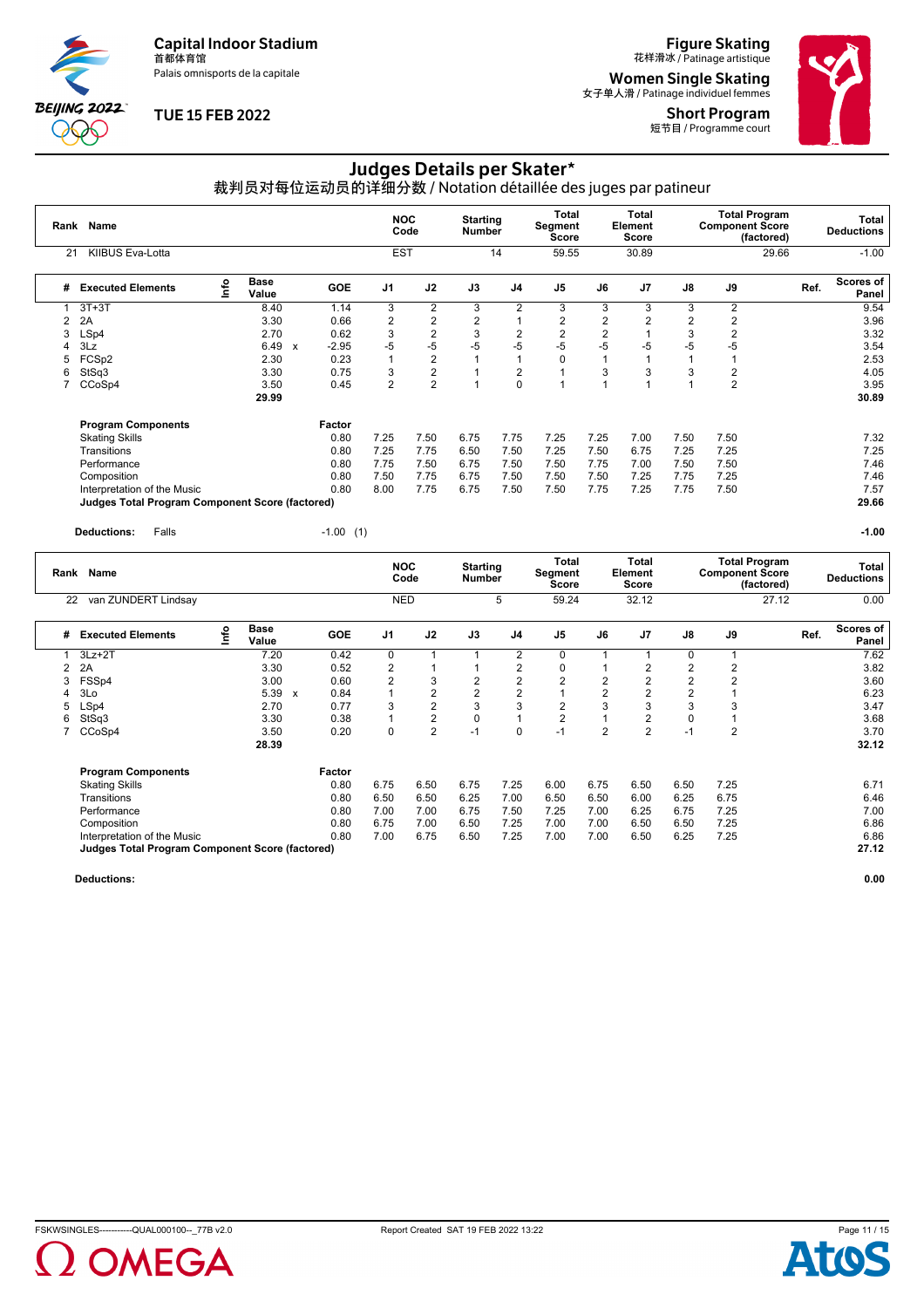Palais omnisports de la capitale

**BEIJING 2022** POO

### **TUE 15 FEB 2022**

**Figure Skating**<br>花样滑冰 / Patinage artistique

**Women Single Skating**<br><sub>女子单人滑 / Patinage individuel femmes</sub> Short Program





# Judges Details per Skater\*

裁判员对每位运动员的详细分数 / Notation détaillée des juges par patineur

| Rank | Name                                                   |                                  |                      |                           |            |                | <b>NOC</b><br>Code | <b>Starting</b><br><b>Number</b> |                | Total<br>Segment<br><b>Score</b> |                | <b>Total</b><br>Element<br><b>Score</b> |      | <b>Total Program</b><br><b>Component Score</b> | (factored) | Total<br><b>Deductions</b> |
|------|--------------------------------------------------------|----------------------------------|----------------------|---------------------------|------------|----------------|--------------------|----------------------------------|----------------|----------------------------------|----------------|-----------------------------------------|------|------------------------------------------------|------------|----------------------------|
| 23   | <b>FEIGIN Alexandra</b>                                |                                  |                      |                           |            | <b>BUL</b>     |                    |                                  | 15             | 59.16                            |                | 32.36                                   |      |                                                | 26.80      | 0.00                       |
| #    | <b>Executed Elements</b>                               | $\mathop{\mathsf{Irr}}\nolimits$ | <b>Base</b><br>Value |                           | <b>GOE</b> | J <sub>1</sub> | J2                 | J3                               | J <sub>4</sub> | J <sub>5</sub>                   | J6             | J7                                      | J8   | J9                                             |            | Scores of<br>Ref.<br>Panel |
|      | 2A                                                     |                                  | 3.30                 |                           | 0.28       |                |                    |                                  | 0              |                                  |                | $\Omega$                                |      |                                                |            | 3.58                       |
|      | $3T+3T$                                                |                                  | 8.40                 |                           | 0.48       |                |                    | $\overline{2}$                   | $\mathbf 0$    |                                  |                | 2                                       |      |                                                |            | 8.88                       |
|      | CCoSp4                                                 |                                  | 3.50                 |                           | 0.50       |                | 0                  |                                  |                | 2                                | $\overline{2}$ | 2                                       |      | 2                                              |            | 4.00                       |
|      | 3Lo                                                    |                                  | 5.39                 | $\boldsymbol{\mathsf{x}}$ | 0.70       | 2              |                    | 2                                |                |                                  |                | 2                                       |      | 2                                              |            | 6.09                       |
| 5    | FCSp4                                                  |                                  | 3.20                 |                           | $-0.18$    | $\Omega$       |                    | 0                                | $-1$           | $-1$                             | $-1$           | $-1$                                    | 0    | $-1$                                           |            | 3.02                       |
| 6    | StSq3                                                  |                                  | 3.30                 |                           | 0.33       |                |                    | 2                                | $\mathbf 0$    |                                  | 0              | 2                                       |      |                                                |            | 3.63                       |
|      | LSp4                                                   |                                  | 2.70                 |                           | 0.46       | $\overline{2}$ | $\overline{A}$     | $\overline{2}$                   |                | $\overline{2}$                   | $\overline{2}$ | $\overline{2}$                          |      | 2                                              |            | 3.16                       |
|      |                                                        |                                  | 29.79                |                           |            |                |                    |                                  |                |                                  |                |                                         |      |                                                |            | 32.36                      |
|      | <b>Program Components</b>                              |                                  |                      |                           | Factor     |                |                    |                                  |                |                                  |                |                                         |      |                                                |            |                            |
|      | <b>Skating Skills</b>                                  |                                  |                      |                           | 0.80       | 6.75           | 6.50               | 7.00                             | 6.75           | 6.25                             | 6.25           | 6.75                                    | 6.50 | 7.00                                           |            | 6.64                       |
|      | Transitions                                            |                                  |                      |                           | 0.80       | 6.25           | 6.50               | 7.00                             | 6.50           | 6.50                             | 6.50           | 6.75                                    | 6.25 | 7.00                                           |            | 6.57                       |
|      | Performance                                            |                                  |                      |                           | 0.80       | 6.50           | 6.75               | 7.25                             | 6.50           | 6.75                             | 6.75           | 6.75                                    | 6.75 | 7.25                                           |            | 6.79                       |
|      | Composition                                            |                                  |                      |                           | 0.80       | 6.25           | 6.50               | 7.00                             | 7.00           | 6.50                             | 6.75           | 7.00                                    | 6.75 | 7.25                                           |            | 6.79                       |
|      | Interpretation of the Music                            |                                  |                      |                           | 0.80       | 6.50           | 6.50               | 7.25                             | 6.75           | 6.50                             | 6.50           | 7.00                                    | 6.50 | 7.25                                           |            | 6.71                       |
|      | <b>Judges Total Program Component Score (factored)</b> |                                  |                      |                           |            |                |                    |                                  |                |                                  |                |                                         |      |                                                |            | 26.80                      |

#### **Deductions: 0.00**

| Rank | Name                                                   |         |                      |              |            | <b>NOC</b><br>Code | <b>Starting</b><br>Number |                | Total<br>Segment<br>Score |                | <b>Total</b><br>Element<br><b>Score</b> |                | <b>Total Program</b><br><b>Component Score</b> | (factored) | Total<br><b>Deductions</b> |                           |
|------|--------------------------------------------------------|---------|----------------------|--------------|------------|--------------------|---------------------------|----------------|---------------------------|----------------|-----------------------------------------|----------------|------------------------------------------------|------------|----------------------------|---------------------------|
| 24   | <b>KURAKOVA Ekaterina</b>                              |         |                      |              |            | <b>POL</b>         |                           |                | 21                        | 59.08          |                                         | 28.42          |                                                |            | 30.66                      | 0.00                      |
| #    | <b>Executed Elements</b>                               | ۴ô      | <b>Base</b><br>Value |              | <b>GOE</b> | J <sub>1</sub>     | J2                        | J3             | J <sub>4</sub>            | J <sub>5</sub> | J6                                      | J <sub>7</sub> | J8                                             | J9         | Ref.                       | <b>Scores of</b><br>Panel |
|      | 3Fe<                                                   | $\prec$ | 3.18                 |              | $-1.59$    | -5                 | -5                        | -5             | $-5$                      | -5             | -5                                      | -5             | $-5$                                           | -5         |                            | 1.59                      |
| 2    | 2A                                                     |         | 3.30                 |              | 0.57       | 3                  | 2                         | 2              |                           | 2              | 0                                       | 2              |                                                | 2          |                            | 3.87                      |
| 3    | FCSp3                                                  |         | 2.80                 |              | 0.84       | 3                  | 3                         | 3              | $\overline{2}$            | 3              | 3                                       | 3              | 3                                              | 3          |                            | 3.64                      |
|      | $3Lo+2T$                                               |         | 6.82                 | $\mathbf{x}$ | 0.14       | 0                  |                           | 2              |                           | 0              | 0                                       | 0              |                                                | 0          |                            | 6.96                      |
| 5    | StSq4                                                  |         | 3.90                 |              | 1.00       | 3                  | 3                         | $\overline{2}$ | 3                         |                | 2                                       | 3              | 2                                              | 3          |                            | 4.90                      |
| 6    | CCoSp4                                                 |         | 3.50                 |              | 0.60       | 2                  | 2                         |                |                           | 0              | $\overline{2}$                          | $\overline{2}$ | 2                                              | 3          |                            | 4.10                      |
|      | LSp4                                                   |         | 2.70                 |              | 0.66       | 3                  | 3                         | $\overline{2}$ | $\overline{2}$            |                | $\overline{2}$                          | 3              | $\overline{2}$                                 | 3          |                            | 3.36                      |
|      |                                                        |         | 26.20                |              |            |                    |                           |                |                           |                |                                         |                |                                                |            |                            | 28.42                     |
|      | <b>Program Components</b>                              |         |                      |              | Factor     |                    |                           |                |                           |                |                                         |                |                                                |            |                            |                           |
|      | <b>Skating Skills</b>                                  |         |                      |              | 0.80       | 7.75               | 7.75                      | 7.25           | 7.75                      | 7.75           | 7.50                                    | 7.50           | 7.75                                           | 8.00       |                            | 7.68                      |
|      | Transitions                                            |         |                      |              | 0.80       | 7.25               | 7.50                      | 6.75           | 7.25                      | 7.50           | 7.25                                    | 7.50           | 7.25                                           | 8.25       |                            | 7.36                      |
|      | Performance                                            |         |                      |              | 0.80       | 7.50               | 7.75                      | 7.00           | 7.50                      | 8.25           | 7.50                                    | 7.75           | 7.50                                           | 8.50       |                            | 7.68                      |
|      | Composition                                            |         |                      |              | 0.80       | 7.50               | 8.00                      | 7.25           | 7.75                      | 8.00           | 7.50                                    | 7.75           | 7.75                                           | 8.25       |                            | 7.75                      |
|      | Interpretation of the Music                            |         |                      |              | 0.80       | 7.75               | 8.25                      | 7.25           | 7.75                      | 8.00           | 7.75                                    | 7.75           | 7.75                                           | 8.25       |                            | 7.86                      |
|      | <b>Judges Total Program Component Score (factored)</b> |         |                      |              |            |                    |                           |                |                           |                |                                         |                |                                                |            |                            | 30.66                     |



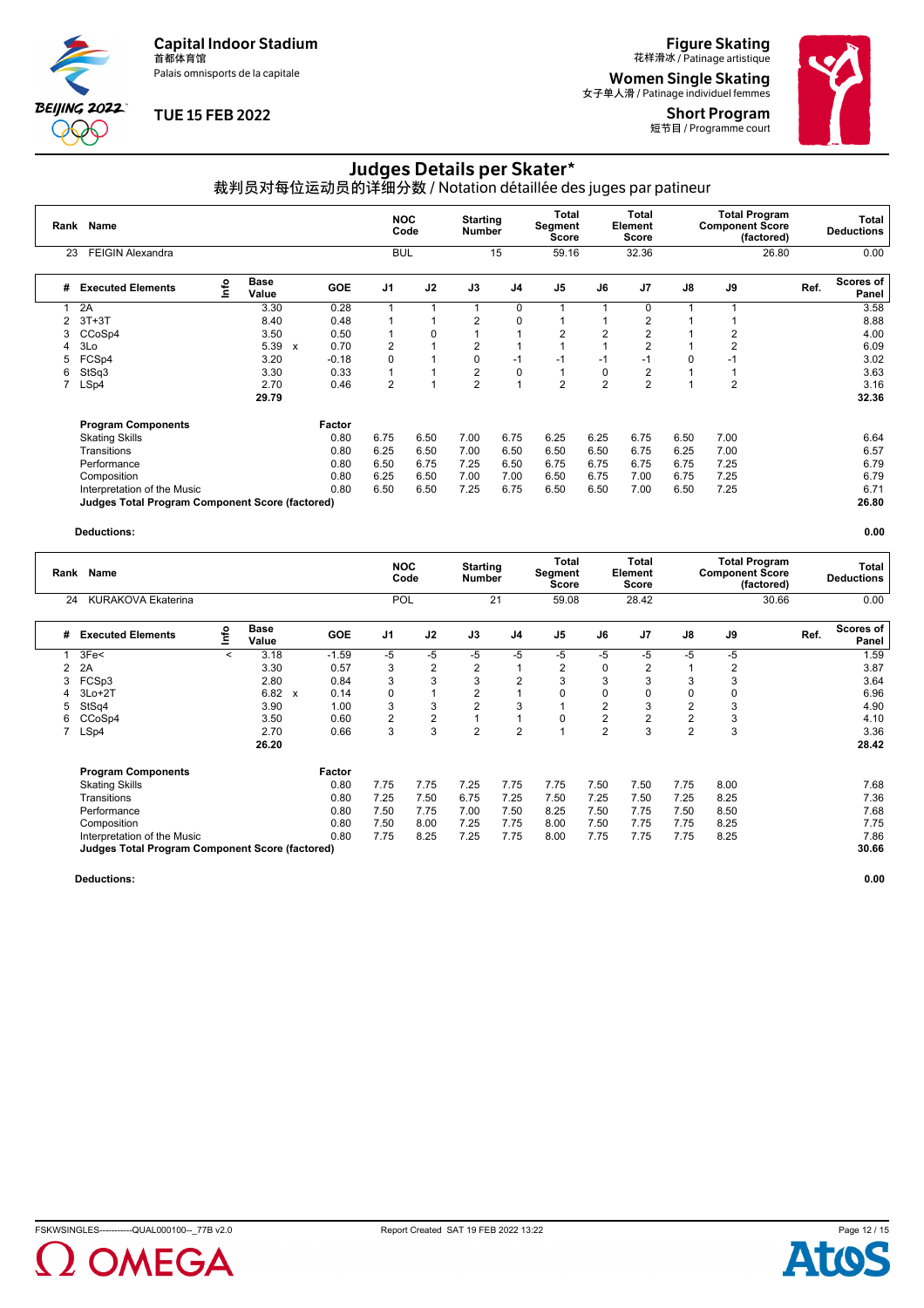Palais omnisports de la capitale

**BEIJING 2022** POO

### **TUE 15 FEB 2022**

**Figure Skating**<br>花样滑冰 / Patinage artistique

**Women Single Skating**<br><sub>女子单人滑 / Patinage individuel femmes</sub>

Short Program 短节目 / Programme court



# Judges Details per Skater\*

裁判员对每位运动员的详细分数 / Notation détaillée des juges par patineur

| Rank | Name                                            |         |                      |              |            | <b>NOC</b><br>Code |                |                          | <b>Starting</b><br><b>Number</b> |                | Total<br>Segment<br>Score | <b>Total</b><br>Element<br>Score |      | <b>Total Program</b><br><b>Component Score</b> | (factored) | Total<br><b>Deductions</b> |  |
|------|-------------------------------------------------|---------|----------------------|--------------|------------|--------------------|----------------|--------------------------|----------------------------------|----------------|---------------------------|----------------------------------|------|------------------------------------------------|------------|----------------------------|--|
| 25   | SAARINEN Jenni                                  |         |                      |              |            | <b>FIN</b>         |                |                          | $\overline{2}$                   | 56.97          |                           | 27.79                            |      |                                                | 29.18      | 0.00                       |  |
| #    | <b>Executed Elements</b>                        | Info    | <b>Base</b><br>Value |              | <b>GOE</b> | J <sub>1</sub>     | J2             | J3                       | J4                               | J <sub>5</sub> | J6                        | J <sub>7</sub>                   | J8   | J9                                             |            | Scores of<br>Ref.<br>Panel |  |
|      | $3T+3T$                                         |         | 8.40                 |              | $-0.54$    | $-1$               | $-1$           | $-1$                     | $-2$                             | $-1$           | $-1$                      | $-1$                             | $-2$ | $-2$                                           |            | 7.86                       |  |
|      | $2S^*$                                          | $\star$ | 0.00                 |              | 0.00       |                    |                | $\overline{\phantom{a}}$ | $\overline{\phantom{a}}$         |                |                           |                                  |      |                                                |            | 0.00                       |  |
| 3    | FSSp4                                           |         | 3.00                 |              | 0.73       | 3                  | $\overline{2}$ | 2                        | $\overline{2}$                   | 3              | $\overline{2}$            | 3                                | 4    | 2                                              |            | 3.73                       |  |
| 4    | 2A                                              |         | 3.63                 | $\mathsf{x}$ | 0.80       | 3                  | $\overline{2}$ | 3                        | $\overline{2}$                   | 3              | $\overline{2}$            | 3                                | 2    | $\overline{2}$                                 |            | 4.43                       |  |
| 5    | StSq4                                           |         | 3.90                 |              | 0.89       | $\overline{2}$     | $\overline{2}$ | 3                        | $\overline{2}$                   | 2              | $\overline{2}$            | 3                                | 3    | $\overline{2}$                                 |            | 4.79                       |  |
| 6    | LSp3                                            |         | 2.40                 |              | 0.38       | 2                  | $\overline{A}$ | 2                        | $\overline{2}$                   | 2              |                           |                                  |      | 2                                              |            | 2.78                       |  |
|      | CCoSp4                                          |         | 3.50                 |              | 0.70       | $\overline{2}$     | $\overline{2}$ | $\overline{2}$           |                                  | $\overline{2}$ | $\overline{2}$            | 2                                | 2    | 3                                              |            | 4.20                       |  |
|      |                                                 |         | 24.83                |              |            |                    |                |                          |                                  |                |                           |                                  |      |                                                |            | 27.79                      |  |
|      | <b>Program Components</b>                       |         |                      |              | Factor     |                    |                |                          |                                  |                |                           |                                  |      |                                                |            |                            |  |
|      | <b>Skating Skills</b>                           |         |                      |              | 0.80       | 7.75               | 7.75           | 7.25                     | 7.25                             | 7.50           | 7.00                      | 7.00                             | 7.25 | 7.25                                           |            | 7.32                       |  |
|      | Transitions                                     |         |                      |              | 0.80       | 7.25               | 7.50           | 6.75                     | 6.75                             | 7.50           | 6.75                      | 6.75                             | 7.25 | 7.00                                           |            | 7.04                       |  |
|      | Performance                                     |         |                      |              | 0.80       | 7.50               | 7.75           | 6.75                     | 7.00                             | 7.75           | 6.75                      | 7.00                             | 7.50 | 7.50                                           |            | 7.29                       |  |
|      | Composition                                     |         |                      |              | 0.80       | 7.50               | 8.00           | 7.00                     | 7.25                             | 7.50           | 7.00                      | 7.25                             | 7.50 | 7.50                                           |            | 7.36                       |  |
|      | Interpretation of the Music                     |         |                      |              | 0.80       | 7.75               | 7.50           | 7.25                     | 7.25                             | 8.00           | 7.25                      | 7.00                             | 7.75 | 7.50                                           |            | 7.46                       |  |
|      | Judges Total Program Component Score (factored) |         |                      |              |            |                    |                |                          |                                  |                |                           |                                  |      |                                                |            | 29.18                      |  |

#### **Deductions: 0.00**

|    | Name<br>Rank                                           |         |                      |   |            |                | <b>NOC</b><br>Code |                | <b>Starting</b><br><b>Number</b> |                | Total<br>Segment<br>Score | Total<br>Element<br><b>Score</b> |                | <b>Component Score</b> | <b>Total Program</b><br>(factored) | Total<br><b>Deductions</b> |  |
|----|--------------------------------------------------------|---------|----------------------|---|------------|----------------|--------------------|----------------|----------------------------------|----------------|---------------------------|----------------------------------|----------------|------------------------|------------------------------------|----------------------------|--|
| 26 | <b>TALJEGARD Josefin</b>                               |         |                      |   |            |                | SWE                |                | 6                                | 54.51          |                           | 26.11                            |                |                        | 28.40                              | 0.00                       |  |
| #  | <b>Executed Elements</b>                               | ۴o      | <b>Base</b><br>Value |   | <b>GOE</b> | J <sub>1</sub> | J2                 | J3             | J <sub>4</sub>                   | J <sub>5</sub> | J6                        | J <sub>7</sub>                   | J8             | J9                     |                                    | Scores of<br>Ref.<br>Panel |  |
|    | 3Lzq+2Tq                                               | q       | 7.20                 |   | $-2.11$    | $-4$           | $-4$               | $-2$           | $-3$                             | $-4$           | -2                        | $-4$                             | $-4$           | $-4$                   |                                    | 5.09                       |  |
| 2  | 3F<                                                    | $\,<\,$ | 4.24                 |   | $-1.45$    | $-4$           | $-3$               | $-3$           | $-3$                             | -3             | -4                        | -4                               | -4             | -3                     |                                    | 2.79                       |  |
| 3  | FCSp3                                                  |         | 2.80                 |   | 0.40       |                |                    | $\overline{2}$ | $\overline{2}$                   |                |                           | 2                                |                | 2                      |                                    | 3.20                       |  |
|    | 2A                                                     |         | 3.63                 | x | 0.24       |                |                    |                |                                  | 0              | 0                         | 2                                | 0              |                        |                                    | 3.87                       |  |
|    | CCoSp4                                                 |         | 3.50                 |   | 0.90       | 3              | 2                  | 3              | 3                                | $\overline{2}$ | $\overline{2}$            | 3                                | 3              | 2                      |                                    | 4.40                       |  |
| 6  | StSq3                                                  |         | 3.30                 |   | 0.94       | 3              | $\overline{2}$     | 2              | 3                                | 3              | 3                         | 3                                | 4              | 3                      |                                    | 4.24                       |  |
|    | SSp3                                                   |         | 2.10                 |   | 0.42       | $\overline{2}$ | $\overline{2}$     | $\overline{2}$ | $\overline{2}$                   | $\overline{2}$ | $\overline{2}$            |                                  | $\overline{2}$ | $\overline{2}$         |                                    | 2.52                       |  |
|    |                                                        |         | 26.77                |   |            |                |                    |                |                                  |                |                           |                                  |                |                        |                                    | 26.11                      |  |
|    | <b>Program Components</b>                              |         |                      |   | Factor     |                |                    |                |                                  |                |                           |                                  |                |                        |                                    |                            |  |
|    | <b>Skating Skills</b>                                  |         |                      |   | 0.80       | 6.75           | 6.25               | 6.50           | 6.75                             | 6.75           | 6.75                      | 6.75                             | 6.50           | 7.25                   |                                    | 6.68                       |  |
|    | Transitions                                            |         |                      |   | 0.80       | 6.75           | 6.50               | 6.50           | 7.00                             | 6.75           | 6.75                      | 6.75                             | 6.75           | 7.25                   |                                    | 6.75                       |  |
|    | Performance                                            |         |                      |   | 0.80       | 7.75           | 7.00               | 6.75           | 7.50                             | 7.50           | 7.00                      | 7.25                             | 7.00           | 7.75                   |                                    | 7.29                       |  |
|    | Composition                                            |         |                      |   | 0.80       | 7.50           | 7.00               | 7.00           | 7.75                             | 7.25           | 7.50                      | 7.25                             | 7.25           | 7.50                   |                                    | 7.32                       |  |
|    | Interpretation of the Music                            |         |                      |   | 0.80       | 7.75           | 7.00               | 7.00           | 8.00                             | 7.50           | 7.50                      | 7.25                             | 7.50           | 7.75                   |                                    | 7.46                       |  |
|    | <b>Judges Total Program Component Score (factored)</b> |         |                      |   |            |                |                    |                |                                  |                |                           |                                  |                |                        |                                    | 28.40                      |  |



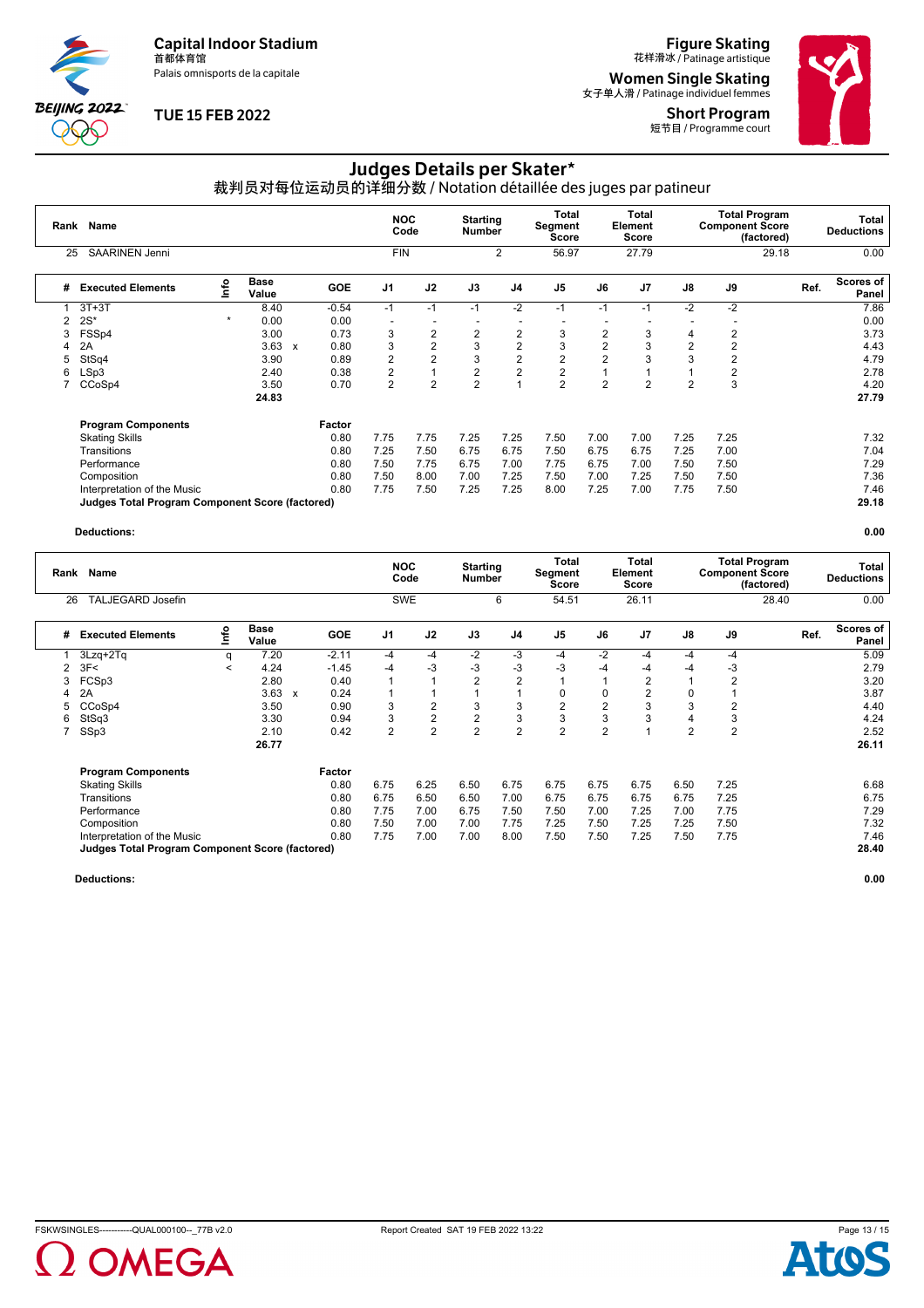Palais omnisports de la capitale

**BEIJING 2022**  $\infty$ 

# **TUE 15 FEB 2022**

# **Figure Skating**<br>花样滑冰 / Patinage artistique

**Women Single Skating**<br><sub>女子单人滑 / Patinage individuel femmes</sub>

Short Program 短节目 / Programme court



# Judges Details per Skater\*

裁判员对每位运动员的详细分数 / Notation détaillée des juges par patineur

| Rank | Name                                                   |                                  |                      |              |            | <b>NOC</b>     | Code                    | <b>Starting</b><br><b>Number</b> |                | Total<br>Segment<br><b>Score</b> |                | <b>Total</b><br>Element<br>Score |                | <b>Total Program</b><br><b>Component Score</b> | (factored) | Total<br><b>Deductions</b> |
|------|--------------------------------------------------------|----------------------------------|----------------------|--------------|------------|----------------|-------------------------|----------------------------------|----------------|----------------------------------|----------------|----------------------------------|----------------|------------------------------------------------|------------|----------------------------|
| 27   | ZHU Yi                                                 |                                  |                      |              |            | <b>CHN</b>     |                         |                                  | 12             | 53.44                            |                | 26.37                            |                |                                                | 27.07      | 0.00                       |
| #    | <b>Executed Elements</b>                               | $\mathop{\mathsf{Irr}}\nolimits$ | <b>Base</b><br>Value |              | <b>GOE</b> | J <sub>1</sub> | J2                      | J3                               | J4             | J <sub>5</sub>                   | J6             | J <sub>7</sub>                   | J8             | J9                                             | Ref.       | Scores of<br>Panel         |
|      | 3F<<                                                   | <<                               | 1.80                 |              | $-0.90$    | -5             | -5                      | -5                               | $-5$           | $-5$                             | -5             | -5                               | $-5$           | $-5$                                           |            | 0.90                       |
|      | 2A                                                     |                                  | 3.30                 |              | 0.61       | 2              | $\overline{2}$          | $\overline{2}$                   | $\overline{2}$ |                                  |                | 2                                | $\overline{2}$ | 2                                              |            | 3.91                       |
|      | FSSp4                                                  |                                  | 3.00                 |              | 0.47       |                |                         | $\overline{2}$                   | $\overline{2}$ | $-1$                             | 2              | $\overline{2}$                   | 3              |                                                |            | 3.47                       |
|      | $3Lo+2T$                                               |                                  | 6.82                 | $\mathbf{x}$ | 0.14       | 0              |                         | 2                                | 0              | 0                                | 0              |                                  | 0              | 0                                              |            | 6.96                       |
| 5    | LSp4                                                   |                                  | 2.70                 |              | 0.46       | $\overline{2}$ | $\overline{2}$          | $\overline{2}$                   |                |                                  | 2              |                                  | 3              | 2                                              |            | 3.16                       |
| 6    | StSq3                                                  |                                  | 3.30                 |              | 0.52       |                | $\overline{\mathbf{c}}$ | 2                                |                |                                  | 2              | 2                                |                | 2                                              |            | 3.82                       |
|      | CCoSp4                                                 |                                  | 3.50                 |              | 0.65       | $\overline{2}$ | $\overline{2}$          | $\overline{2}$                   |                | 0                                | $\overline{2}$ | $\overline{2}$                   | $\overline{2}$ | $\overline{2}$                                 |            | 4.15                       |
|      |                                                        |                                  | 24.42                |              |            |                |                         |                                  |                |                                  |                |                                  |                |                                                |            | 26.37                      |
|      | <b>Program Components</b>                              |                                  |                      |              | Factor     |                |                         |                                  |                |                                  |                |                                  |                |                                                |            |                            |
|      | <b>Skating Skills</b>                                  |                                  |                      |              | 0.80       | 7.00           | 6.50                    | 7.25                             | 6.75           | 7.00                             | 6.50           | 7.00                             | 6.50           | 7.00                                           |            | 6.82                       |
|      | Transitions                                            |                                  |                      |              | 0.80       | 6.50           | 6.75                    | 7.00                             | 6.50           | 6.50                             | 6.25           | 6.75                             | 6.00           | 7.00                                           |            | 6.61                       |
|      | Performance                                            |                                  |                      |              | 0.80       | 6.75           | 6.75                    | 6.75                             | 6.75           | 7.00                             | 6.50           | 6.75                             | 6.50           | 7.25                                           |            | 6.75                       |
|      | Composition                                            |                                  |                      |              | 0.80       | 6.50           | 7.25                    | 7.00                             | 6.75           | 7.00                             | 6.25           | 7.00                             | 6.75           | 7.00                                           |            | 6.86                       |
|      | Interpretation of the Music                            |                                  |                      |              | 0.80       | 6.75           | 7.00                    | 6.75                             | 7.00           | 6.50                             | 6.50           | 7.00                             | 6.25           | 7.25                                           |            | 6.79                       |
|      | <b>Judges Total Program Component Score (factored)</b> |                                  |                      |              |            |                |                         |                                  |                |                                  |                |                                  |                |                                                |            | 27.07                      |

#### **Deductions: 0.00**

| Rank | Name                                                   |    |                      |            | <b>NOC</b><br>Code |            |      | <b>Starting</b><br><b>Number</b> |                | Total<br>Segment<br>Score | <b>Total</b><br>Element<br>Score |      | <b>Component Score</b> | <b>Total Program</b><br>(factored) | Total<br><b>Deductions</b> |  |
|------|--------------------------------------------------------|----|----------------------|------------|--------------------|------------|------|----------------------------------|----------------|---------------------------|----------------------------------|------|------------------------|------------------------------------|----------------------------|--|
| 28   | McKAY Natasha                                          |    |                      |            |                    | <b>GBR</b> |      | 8                                | 52.54          |                           | 26.20                            |      |                        | 27.34                              | $-1.00$                    |  |
| #    | <b>Executed Elements</b>                               | ۴o | <b>Base</b><br>Value | <b>GOE</b> | J <sub>1</sub>     | J2         | J3   | J <sub>4</sub>                   | J <sub>5</sub> | J6                        | J <sub>7</sub>                   | J8   | J9                     | Ref.                               | <b>Scores of</b><br>Panel  |  |
|      | 3Log                                                   | q  | 4.90                 | $-2.45$    | -5                 | $-5$       | -5   | -5                               | $-5$           | -5                        | -5                               | -5   | -5                     |                                    | 2.45                       |  |
| 2    | $3S+2T$                                                |    | 5.60                 | 0.68       | $\overline{2}$     |            | 2    |                                  |                | 2                         | $\overline{2}$                   |      |                        |                                    | 6.28                       |  |
| 3    | 2A                                                     |    | 3.30                 | 0.24       |                    |            |      | $\Omega$                         | 0              |                           | $\Omega$                         |      |                        |                                    | 3.54                       |  |
|      | CS <sub>p4</sub>                                       |    | 2.60                 | 0.22       |                    |            |      |                                  | $\Omega$       | 0                         |                                  |      | 2                      |                                    | 2.82                       |  |
| 5    | StSq3                                                  |    | 3.30                 | 0.57       | 3                  | 2          | 2    |                                  |                | $\mathbf 0$               | 2                                |      | $\overline{2}$         |                                    | 3.87                       |  |
| 6    | FSSp4                                                  |    | 3.00                 | 0.34       | $\overline{2}$     |            | 2    |                                  |                |                           | 0                                |      |                        |                                    | 3.34                       |  |
|      | CCoSp4                                                 |    | 3.50                 | 0.40       | $\overline{2}$     |            |      |                                  |                | $\Omega$                  |                                  |      | 3                      |                                    | 3.90                       |  |
|      |                                                        |    | 26.20                |            |                    |            |      |                                  |                |                           |                                  |      |                        |                                    | 26.20                      |  |
|      | <b>Program Components</b>                              |    |                      | Factor     |                    |            |      |                                  |                |                           |                                  |      |                        |                                    |                            |  |
|      | <b>Skating Skills</b>                                  |    |                      | 0.80       | 6.50               | 7.00       | 7.25 | 6.75                             | 6.75           | 6.50                      | 6.50                             | 6.75 | 6.75                   |                                    | 6.71                       |  |
|      | Transitions                                            |    |                      | 0.80       | 6.50               | 7.50       | 6.75 | 6.50                             | 7.50           | 6.50                      | 6.75                             | 6.50 | 6.50                   |                                    | 6.71                       |  |
|      | Performance                                            |    |                      | 0.80       | 6.75               | 7.25       | 6.75 | 7.00                             | 7.00           | 6.75                      | 7.00                             | 6.50 | 6.75                   |                                    | 6.86                       |  |
|      | Composition                                            |    |                      | 0.80       | 7.00               | 7.50       | 7.00 | 6.75                             | 7.25           | 6.75                      | 7.00                             | 7.00 | 7.00                   |                                    | 7.00                       |  |
|      | Interpretation of the Music                            |    |                      | 0.80       | 7.00               | 7.25       | 6.75 | 6.75                             | 7.25           | 6.75                      | 7.00                             | 6.75 | 6.75                   |                                    | 6.89                       |  |
|      | <b>Judges Total Program Component Score (factored)</b> |    |                      |            |                    |            |      |                                  |                |                           |                                  |      |                        |                                    | 27.34                      |  |
|      |                                                        |    |                      |            |                    |            |      |                                  |                |                           |                                  |      |                        |                                    |                            |  |

**Deductions:** Falls **-1.00** (1) **-1.00 -1.00 -1.00 -1.00 -1.00 -1.00 -1.00 -1.00 -1.00 -1.00 -1.00**